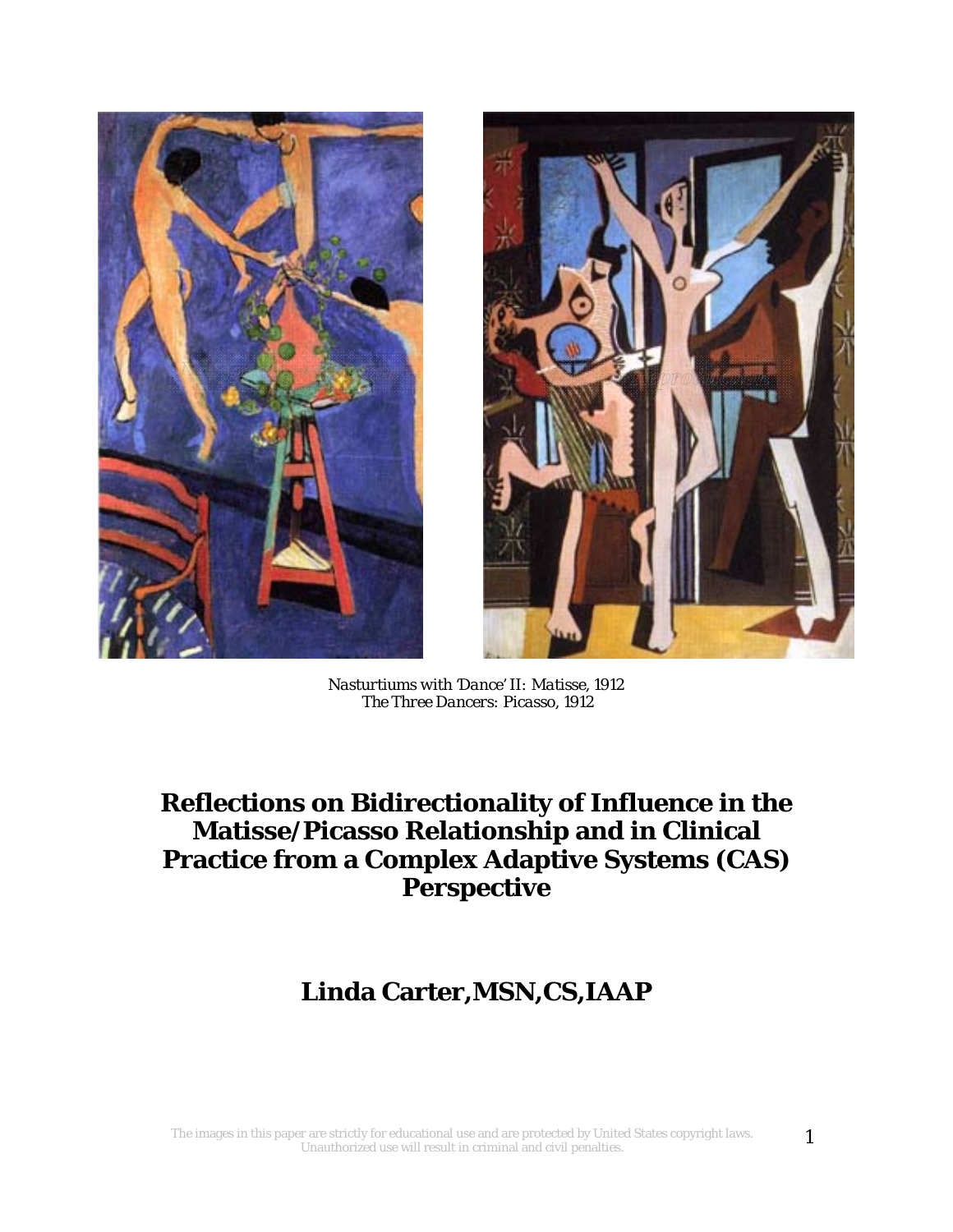Jung's prescient and oft quoted line, "For two personalities to meet is like mixing two different chemical substances: if there is any combination at all, both are transformed" (CW 16, para. 163) is central to this paper which considers contemporary notions of bidirectional influence in clinical practice and in the Matisse/Picasso artistic exchange and relationship. Grounded in Complex Adaptive Systems Theory, the author looks at the multi-layered, co-created/coconstructed systems that emerge through human interaction and, in this case, through artistic productions. It is through mutually influencing relationship that individuation is furthered moving each person to an expanded sense of self and to greater complexity.

**Key Words:** bidirectionality, influence, Complex Adaptive Systems (CAS), interaction, misprision, explicit memory, implicit memory, emergence, coconstruction, co-creation, self-organizing system, dyad, dyadic expansion of consciousness, complexity, moment of meeting, metaphor, Matisse, Picasso, Beebe, Lachmann, Tronick, Sander, Gilot, infant research, neuroscience, psychoanalysis, attachment.

**Biographical Notes:** Linda Carter is a Jungian analyst practicing in Boston and in Providence, RI, where she also lives. She is a graduate of Georgetown and Yale Universities and the CG Jung Institute-Boston. Linda is the US Book Review Editor for the *Journal of Analytical Psychology* and an Assistant Editor for the *Jung Journal* of San Francisco. She has made numerous presentations and edited *Analytical Psychology: Contemporary Perspectives in Jungian Analysis* (2004) with Joe Cambray. The upcoming Art and Psyche Conference (May 2008) has been a major pre-occupation for the last few years.

This paper is dedicated with gratitude to Philip for many moments of joyful and creative exchange. An earlier version of this paper was published in *Quadrant*, Vol. XXXVIII, No. 1, Winter 2008.

### *Background*

Embedded in nonlinear dynamic systems theory, this paper aims to

concentrate on bidirectionality of influence in dyadic interactions using the

Matisse/ Picasso relationship as a kind of artistic amplification. I will use

contemporary ideas from other fields, particularly attachment research,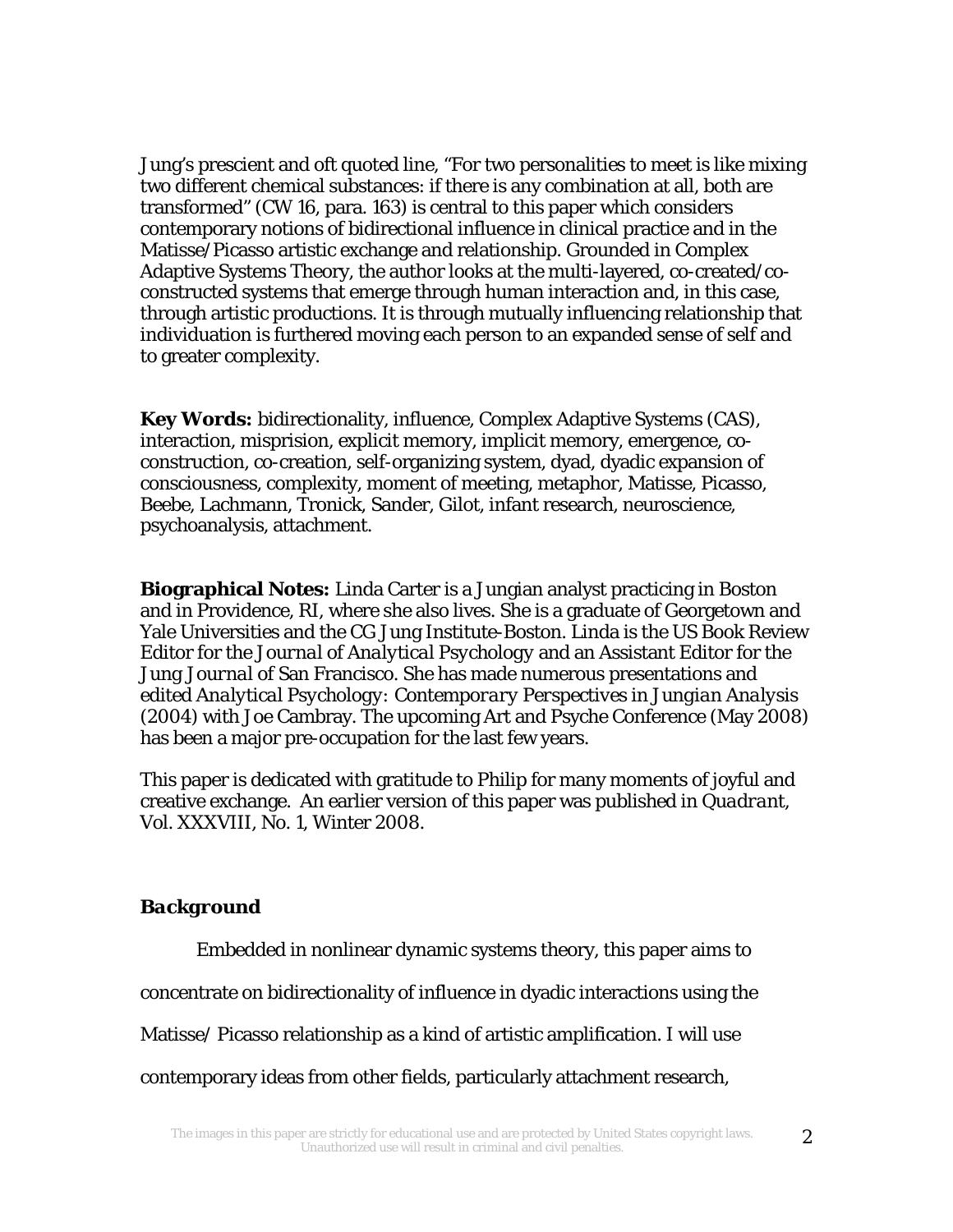neuroscience, and psychoanalysis. Two Jungians who write about integrating this work into theory building and clinical practice are Jean Knox (2001, 2003, 2004) and Margaret Wilkinson (2003, 2004, 2005, 2006). I refer you to their books and articles in the *Journal of Analytical Psychology* for further elaboration.

 Also, the contributions of colleagues George Hogenson (2001, 2004, 2007) and Joe Cambray (2001, 2002, 2004), who have published significant papers on systems theory and emergence, have offered groundwork for my own ideas. Additionally, psychoanalysts Beebe and Lachmann (2002), Stern (1998, 2004) and Tronick (1996, 2004) are infant researchers who look at the application of their findings in dyadic systems to illustrate emergentist paradigms as they manifest in human organization from brain to community. Further, they turn with gratitude to the pioneering research of Louis Sander (1982, 2002) whose work leads us toward thinking that we must conceive of life not as a property of the organism alone but as a process of multi-tiered, interacting systems. Finally, Alan Schore (2003a, 2003b), and Daniel Siegel (1999), are clinicians and synthetic thinkers who bring together research from neuroscience, attachment theory and therapeutic process.

# *Influence*

The root meaning of *influence*, according to literary critic, Harold Bloom in his well known book, *The Anxiety of Influence* has to do with

> inflow, and its prime meaning of an emotion or force coming in upon mankind from the stars. As first used, to be influenced meant to receive an eternal fluid flowing upon one from the stars, a fluid that affected one's character and destiny, and that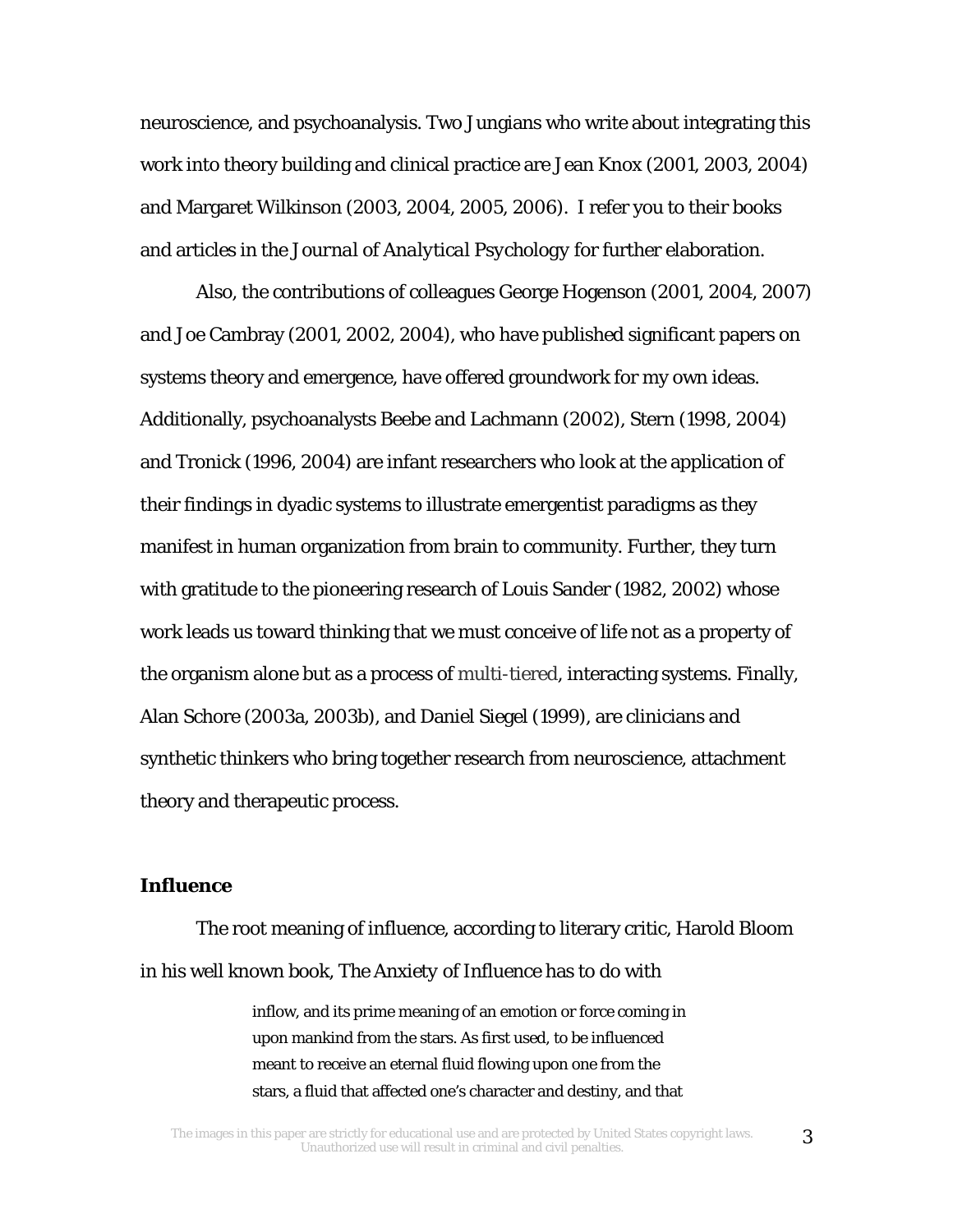altered all sublunary things. A power – divine and moral – later simply a secret power – exercised itself, in defiance of all that had seemed voluntary in one. (1973, 1997, p. 26)

Bloom believes that "the *anxiety* of influence" has to do first with the young poet's longing to identify with an established and idealized precursor and second with his competing need for independence and autonomy. Further, Bloom names this dilemma *misprision,* which he defines as the misinterpretation of the father's creation by the son as a natural part of the Oedipal struggle. He gives as an example the young poet under the influence of his mentor who breaks from imitation thus bringing forward a new vision.

*Misprision* is a *necessary* misstep in the service of individuation and an original voice and identity. (One is reminded here of Freud's fatherly psychoanalytic influence on Jung and Jung's theoretical "misstep" with the publication of *Symbols of Transformation* as a move toward individuation.)

Bloom refutes the notion of conscious control when he talks about influence as a "'secret' power over what had seemed voluntary." In other words, we may seem to have voluntary control over our lives but we, in fact, are guided by invisible, secret forces that stir, impel our movement shaping destiny. What astrologically is imaged as ethereal fluid flowing upon us from the stars can be understood as emotion. This palpable but ephemeral realm may be analogous to what contemporary neuroscientists and infant researchers call the implicit, that which is nonverbal and nonconscious contextualizing which greatly affects explicit consciousness.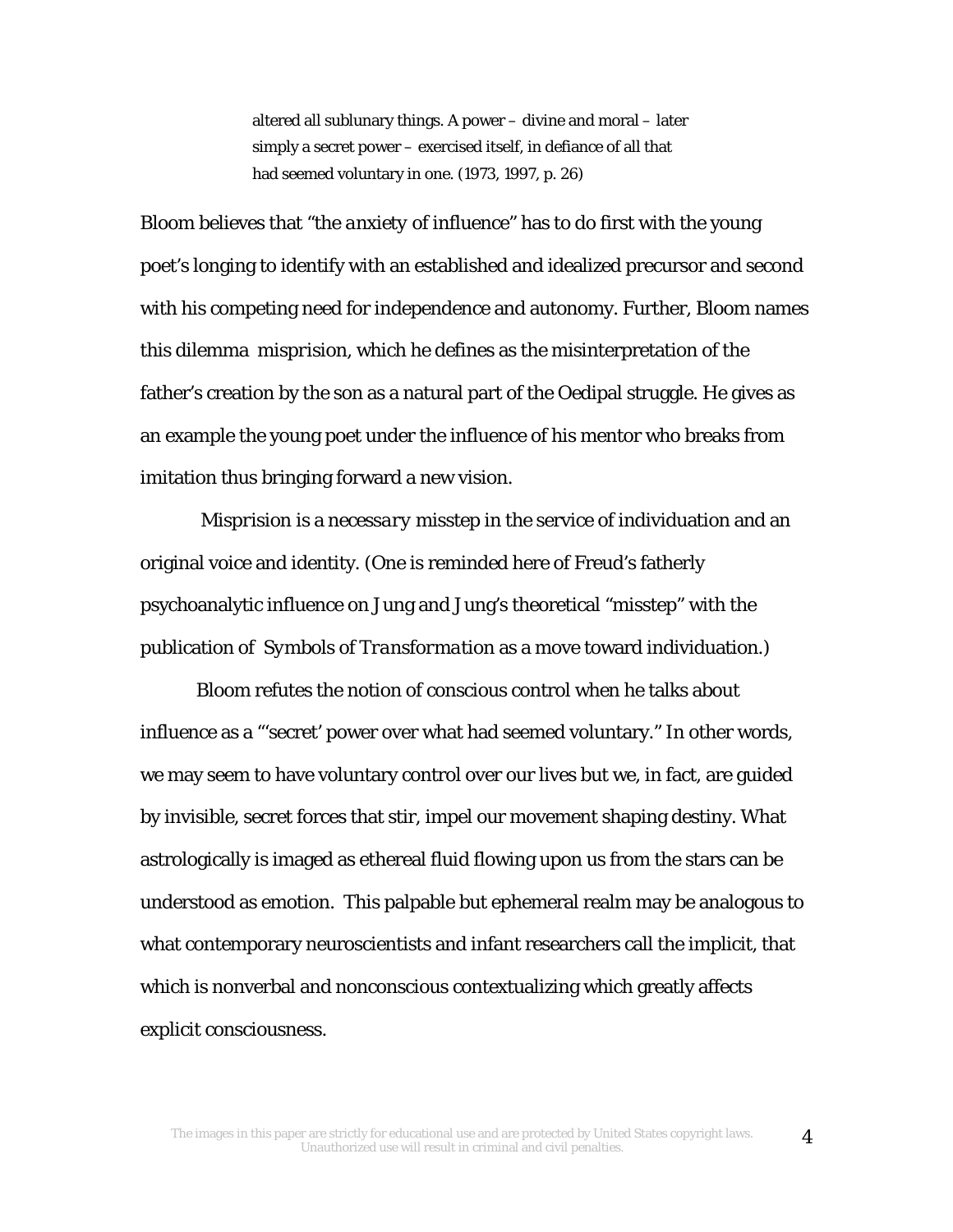We are subtly but profoundly moved by that which is implicitly out of range of awareness such as the influence of constellations of stars as Bloom poetically puts it, by brain function described by science, through interactive relationships as seen by infant researchers and through the clinical encounter as described by psychoanalysis. All of these experiences can exert pressures that are sensed and felt but not necessarily seen. We operate within nested systems, simultaneously influenced and influencing each other as we struggle constantly with the paradoxical needs for continuity and change (Sander, 1982, p.317).

# *Explicit and Implicit Memory*

Let me more clearly define what is meant by implicit and explicit memory. To do so, I will turn to neuroscience (Damasio, 1999; Fonagy, 1999, 2001; Fonagy, et al 2002, Kandel,: 1999; Knox, 2001, 2003, 2004; LeDoux, 1996, 2002, 2003; Pally, 1998, 1998a, 1998b; Siegel,: 1999; Stern, et al 1998, 2002; Stern, 2004; and Wilkinson, 2003, 2004, 2005, 2006) to consider how these concepts are being integrated into contemporary analytic theory and practice.

Explicit memory also known as declarative memory (Siegel, 1999, p. 33) tends to be verbal and requires conscious awareness and focal attention for encoding. It includes both semantic (factual) memory and episodic autobiographical memory which begins to operate at about age two. Implicit or non-declarative, procedural memory (ibid) is present at birth and is devoid of a sense of recall. This includes behavioral, emotional, perceptual, and somatosensory memory. These memories have never, for the most part, been "conscious" and therefore cannot be forgotten. (An exception occurs, for example,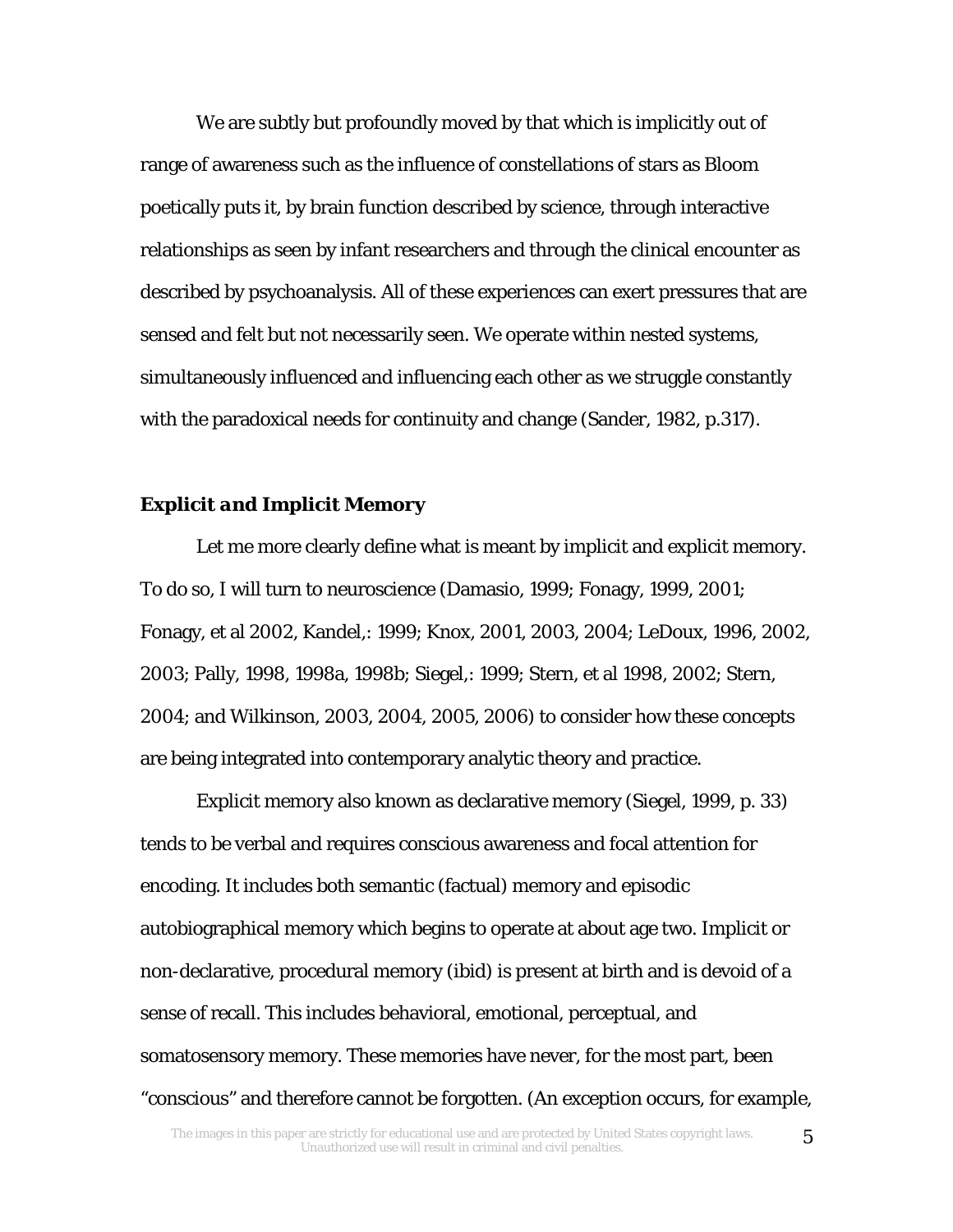when learning a new skill such as playing the piano; one needs focused conscious attention on acquiring the skill but having accomplished this ability, it falls into procedural memory). The implicit is often conveyed through vocal rhythm, intonation, cadence, timing and through body movement and sensations usually out of conscious recognition. Coordination and integration of these two domains are influenced through early attachment experiences (Beebe and Lachmann, 2002; Stern, et. al. 1998; Tronick, 2007) and profoundly effect self and interactive regulations. How one relates to others and to one's internal world emanates not simply from internalization of the object but from the emergence of the "…process of mutual regulation" (Stern, et. al. 1998, p. 907).

Memory then is a dance between factual content and more subtle emotional and bodily processes. One can cue the other. For example, a dream can sometimes be recalled by getting hold of a feeling about it; by the same token a remembered face in a dream may bring forward an emotional sequence. Traces of explicit and implicit knowing and memory may arise in the interactions between and among dream figures.

 The implicit is seen as nonconscious and best resonates with analytic models of dissociation such as proposed by Jung. Whereas the dynamic unconscious model based on repression founded by Freud does not account for the implicit. Repression depends on content that has been too anxiety provoking for the conscious mind to bear. These new differentiations of implicit and explicit memory confirm Jung's sense that there is more to the unconscious than historical trauma. How implicit memory and knowing fit with Jungian notions of the unconscious archetypal realm has begun to be explored.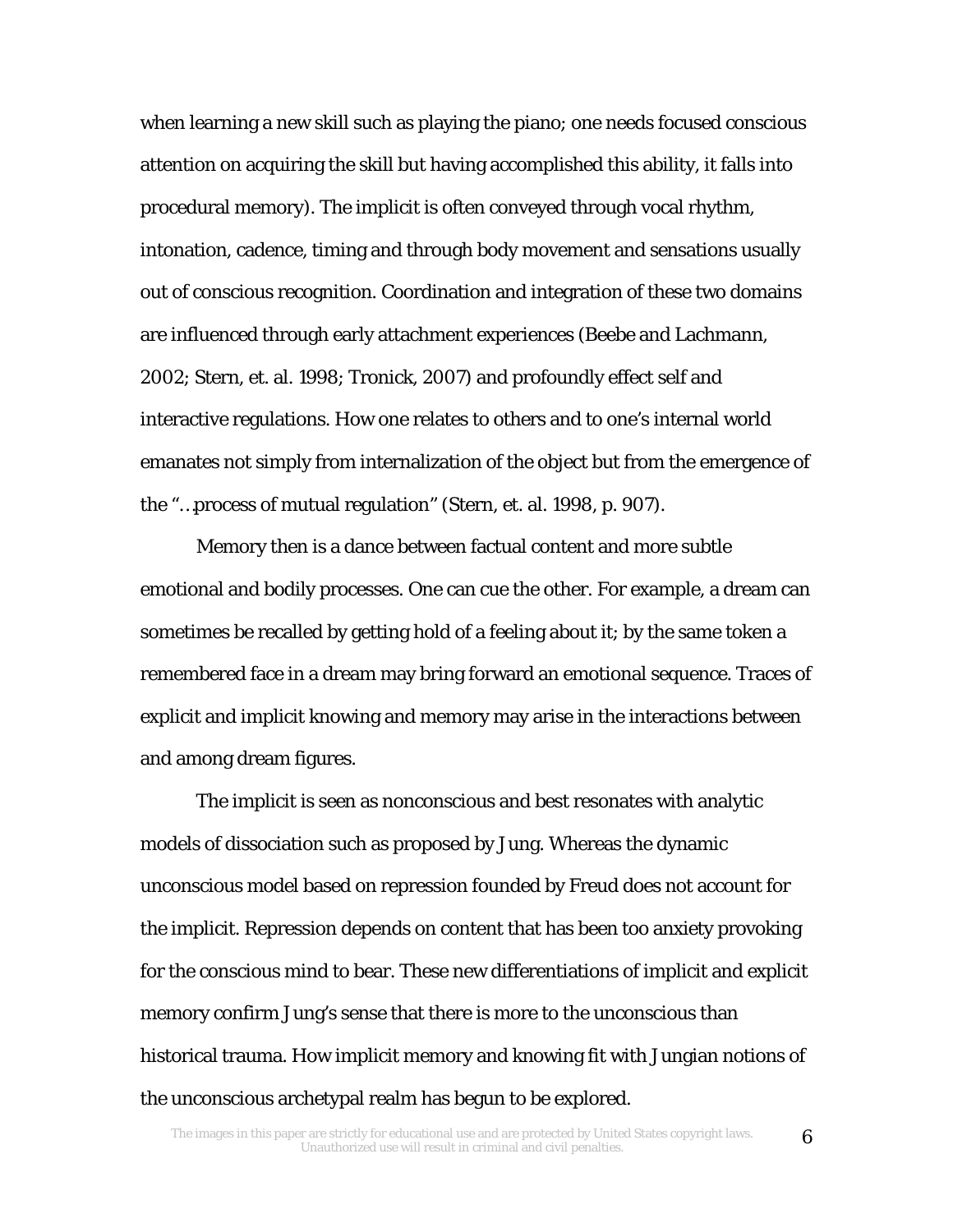A dramatic example of influence at the implicit level is demonstrated by Heller and Haynal (1997) in a paper entitled, "A doctor's face: A mirror of his patient's suicidal projects." Beebe and Lachmann (2002, p.41-42) describe this amazing study as follows: Fifty-nine patients who had attempted suicide in the previous three days were given an interview by the same psychiatrist. Two splitscreen videotape cameras recorded the faces of both doctor and patient. One year later, 10 of these 59 patients had made another suicide attempt. It was found that the doctor's written predictions identified 29% of the re-attempters while 81% of re-attempters were identified by the doctor's nonverbal facial expression using Ekman and Friesen's Facial Action Coding System. The psychiatrist's facial behavior was more discriminating than the patient's facial behavior in predicting who would make another suicide attempt.

> With his patients who would later try another suicide attempt, the psychiatrist frowned more, showed more head-and-eye orientation, and showed more overall facial activation and increased speech. The greater activation and negative expressiveness of the psychiatrist can be seen as both regulating his own inner state and communicating with his patient, both probably outside his awareness (Beebe and Lachmann, 2004, p.41).

This kind of implicit "knowing" or nonverbal influence subtly but profoundly exerts pressure on the diagnostic/therapeutic relationship.

#### *Jung, Contemporary Infant Research and Bi-directionality*

 Jung presaged the fundamental ideas posed by contemporary researchers interested in bi-directional influence in the following where he says: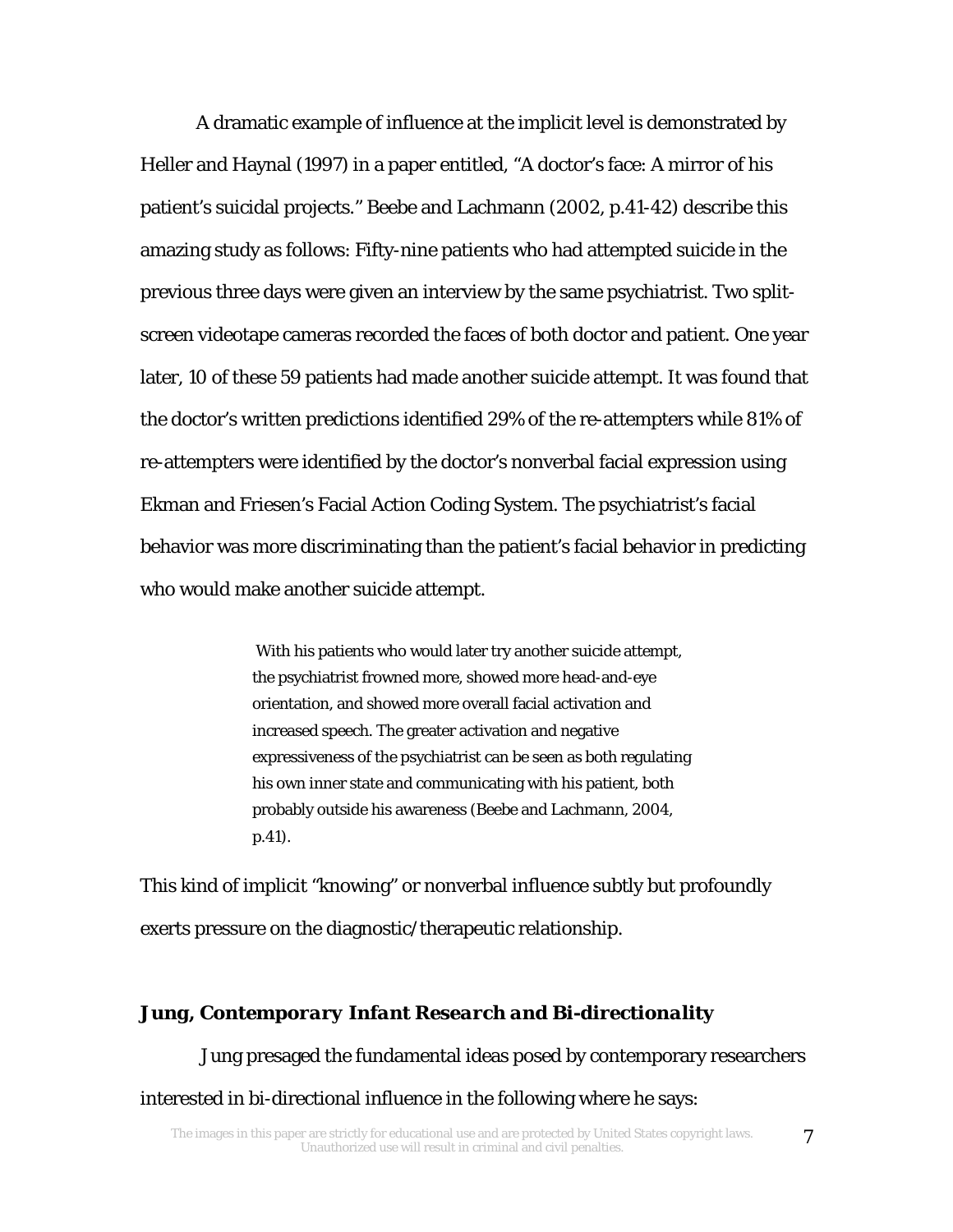For two personalities to meet is like mixing two different chemical substances: if there is any combination at all, both are transformed. In any effective psychological treatment the doctor is bound to influence the patient; but this influence can only take place if the patient has a reciprocal influence on the doctor. You can exert no influence if you are not susceptible to influence (*CW* 16: para. 163).

Further, we can see Jung holding the position that transformation takes place through interacting, mutually influencing systems in the following quote from *CW* 16: para. 1 where he says that

> Psychotherapy is…a kind of dialectical process, a dialogue or discussion between two persons. Dialectic was originally the art of conversation among the ancient philosophers, but very early became the term for the process of creating new syntheses. A person is a psychic system which, when it affects another person, enters into reciprocal reaction with another psychic system.

 Jung's notions of system, synthesis, integration and the transcendent and prospective functions of psyche resonate with contemporary views such as that of Sander who says that

> … if we begin with life, we begin not with the living organism itself, but [ in other words] with a system---the organism and its environment. But if we begin with a system---the organism always within an ever-ongoing exchange with its surround---we are thinking of process with many levels of complexity occurring together. A process of many levels of complexity occurring together immediately becomes paradoxical since life process requires both ongoing continuity and ongoing change…It is process at all levels of complexity, from the molecular to our ecology within the solar system, that is required to keep the almost unimaginable diversity of parts combining to achieve the 'integral whole' that the living system represents (2002, p.14-15).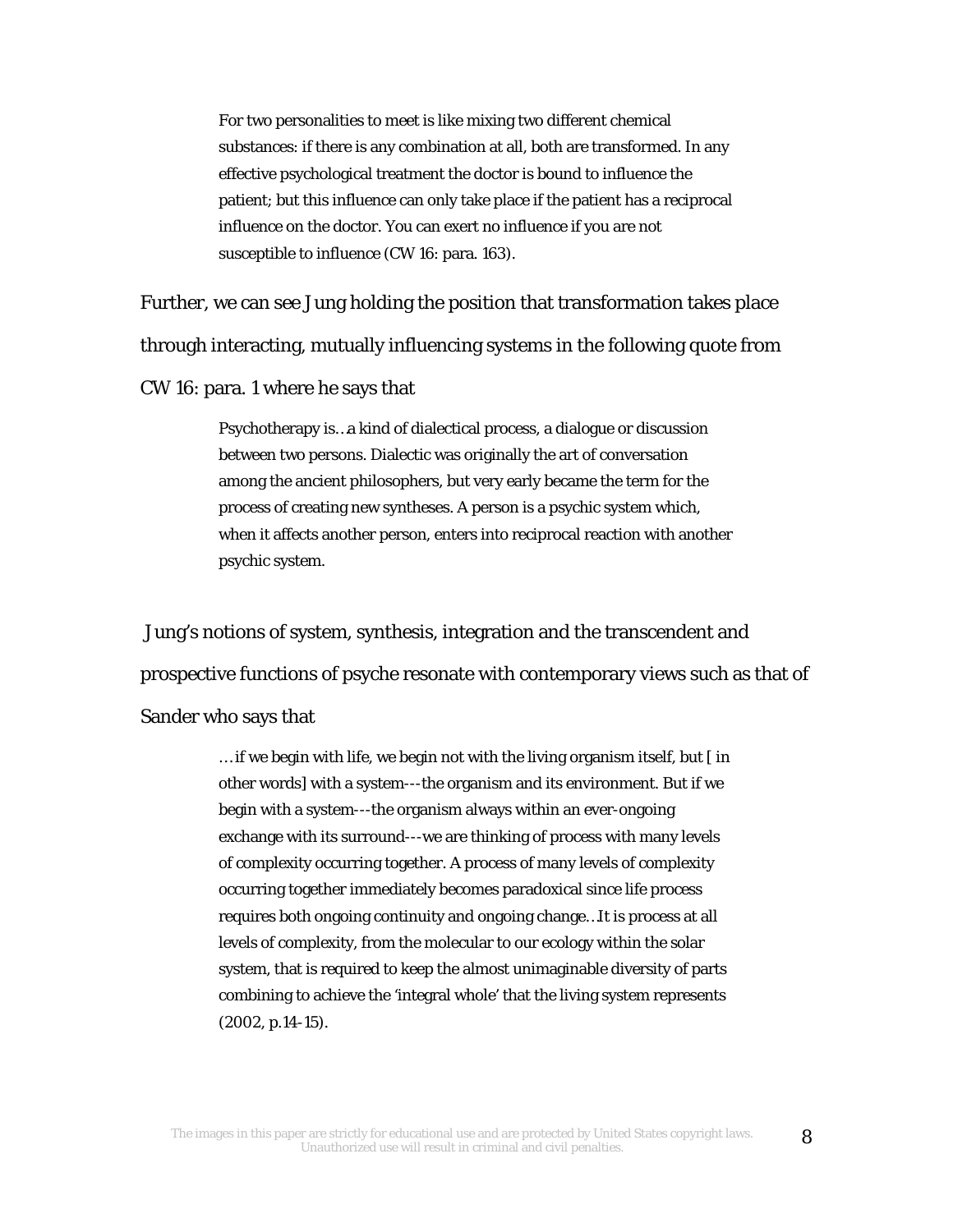In an excellent article, psychoanalyst Frank Lachmann notes that bringing its own organization into the world "…the infant affects and is affected by its environment…Through their interaction both infant and environment are transformed" (2001, p. 169). This language and focus on mutability and mutual influence resonate with Jung's concepts noted above. Lachmann and infant researcher/psychoanalyst Beatrice Beebe define systems models as those approaches that integrate the contribution of the individual and that of the dyad to the organization of behavior and experience. They use terms such as *coconstruction* and *co-creation* to convey the mutual contribution of two partners in an ongoing co-ordination of both self and interactive regulation. They state that

> …a theory of interaction must specify how each person is affected by his own behavior----that is, self-regulation and by the partner's behavior-- that is, interactive regulation.…Each person must both monitor the partner (influence and be influenced) and at the same time regulate his own state. Self-and interactive regulation are concurrent and reciprocal processes (Gianino and Tronick, 1988**).** Each affects the success of the other. They are optimally in dynamic balance to move back and forth (Beebe and Lachmann 2002, p, 26).

Further, Beebe and Lachmann point out the value of Tronick's concept of "dyadic expansion of conscious" as follows:

> …each partner (mother and infant, or therapist and patient affects each other's 'state of consciousness' (state of brain organization). As each affects the other's self-regulation, each partner's inner organization is expanded into a more coherent, as well as a more complex state : 'each individual is a self-organizing system that creates its own states of consciousness-- states of brain organization---which can be expanded into more coherent and complex states of collaboration with another self-organizing system' ( Tronick 1996, p.9) (Beebe and Lachmann 2002, p. 42).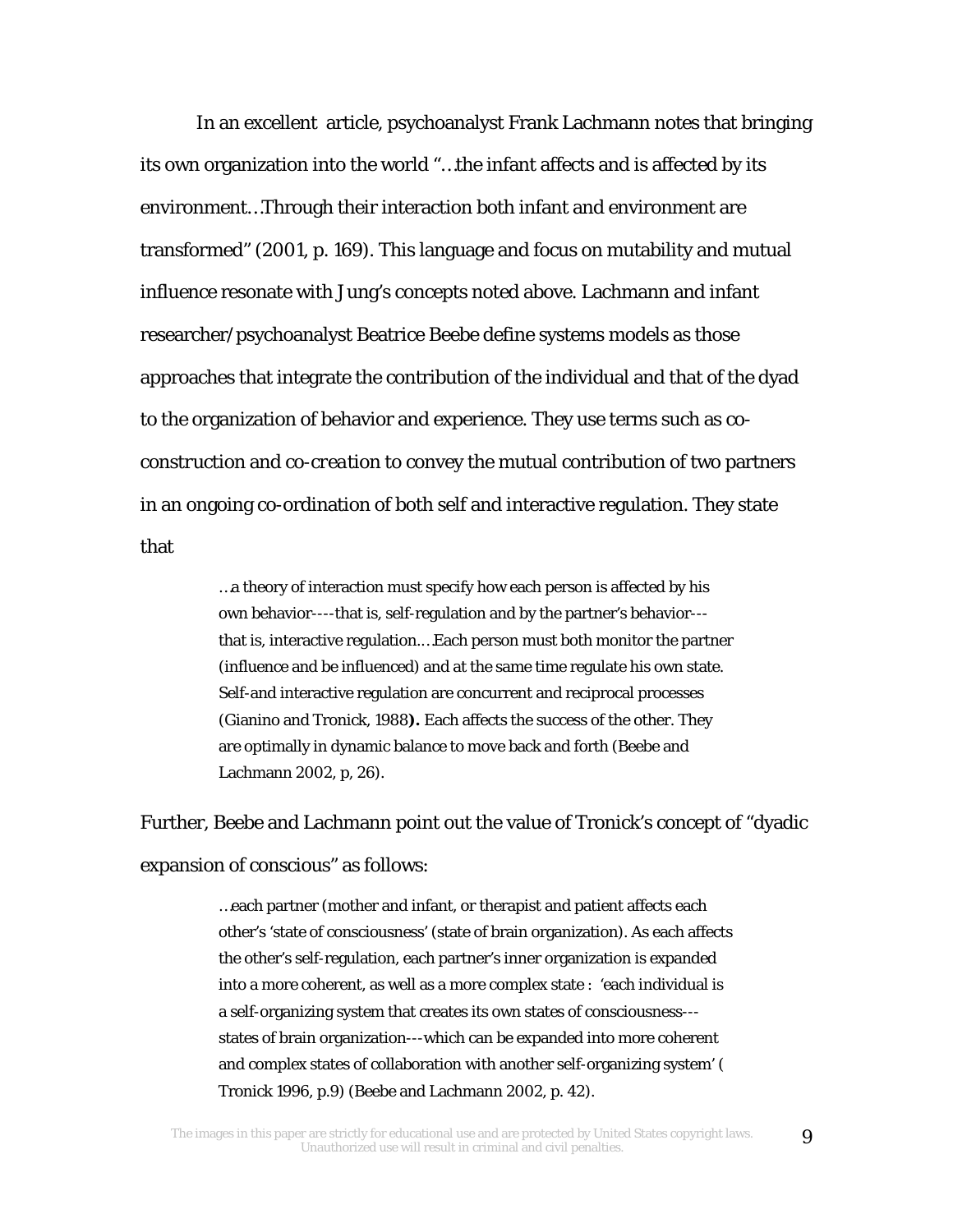This fundamentally emergent idea of dyadic expansion feels quite resonant, I think, with Jungian notions of the transcendent function and with Jung's notions of mutual influence and the *conunctio* articulated in "The Psychology of the Transference"

#### *Complex Adaptive Systems (CAS)*

We have considered both Jung's mutually influencing "chemical action" metaphor for the analytic dynamic and the mutually influencing interactive regulation of the mother/infant dyad; now, we can further consider the value of Complex Adaptive Systems in understanding the emergence of relationship at multiple levels. Cambray describes Complex Adaptive Systems (CAS) as follows (2002, p. 45):

> These are systems that have what is termed emergent properties, that is, self organizing features arising in response to environmental, competitive pressures…CAS form gestalts in which the whole is truly greater than the sum of its parts. In the words of Steven Johnson, in these systems, agents residing on one scale producing behavior that lies one scale above them…The movement from low-level rules to higher-level sophistication is what we call emergence.

We operate within a network of interacting component parts which lead to the emergence of ever greater complex systems beginning with micro, local level connections moving toward larger, macro level patterns of organization. Think here of the interaction of neurons which "fire together and wire together" forming neural nets that form the brain out of which the mind emerges.so that the brain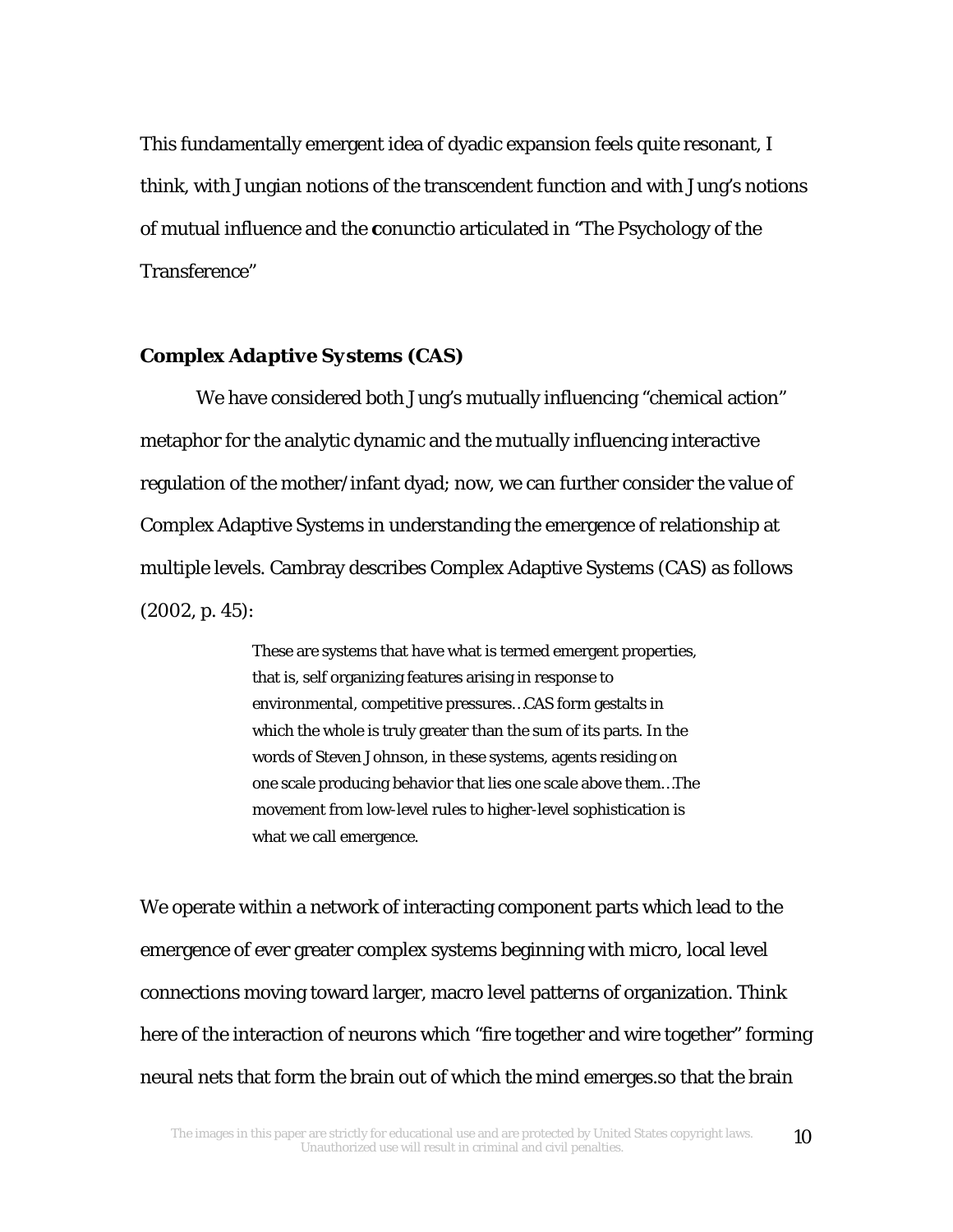and the mind are necessarily complex and self-organizing influencing each other as elements of the human organism in relation with an environment. This bottom up development is not directed hierarchically nor planned with the explicit conscious awareness or the overview of a grand designer; rather, natural patterns come into being outside awareness and can only be comprehended macroscopically in large numbers or with distance and perspective. Think of looking down on an ant colony or an aerial view of city neighborhoods.

Understanding of complex systems has expanded through computer simulations which are useful in detecting large scale patterns that emerge. We are influenced by repeating patterns allowing for continuity and by surprising breaks which lead to change. For example, mother and baby develop expectancies of "being with" the other which are forged through repetition offering needed continuity when suddenly, one day, a new sequence of behaviors emerges in the dyad and jumps the system to a new level. Memory of this event, if it is ongoing, becomes incorporated into interactive expectancies. Such interaction moves the mother/baby system toward new levels of complexity and simultaneously changes brain function of the participants (*cf.* Schore, 2003b, p. 97). In discussing Sander's work, Beebe and Lachmann say (2002, p. 30): "… an interactive system is always in process, with a dialectic between predictability and transformation," a view that would seem quite harmonious with Jung's ideas about dialectic.

New ways of being with another are constellated in the intersubjective field of mother and baby and in the field of analysis which with repetition instantiate consistent patterns of neurons firing together and wiring together to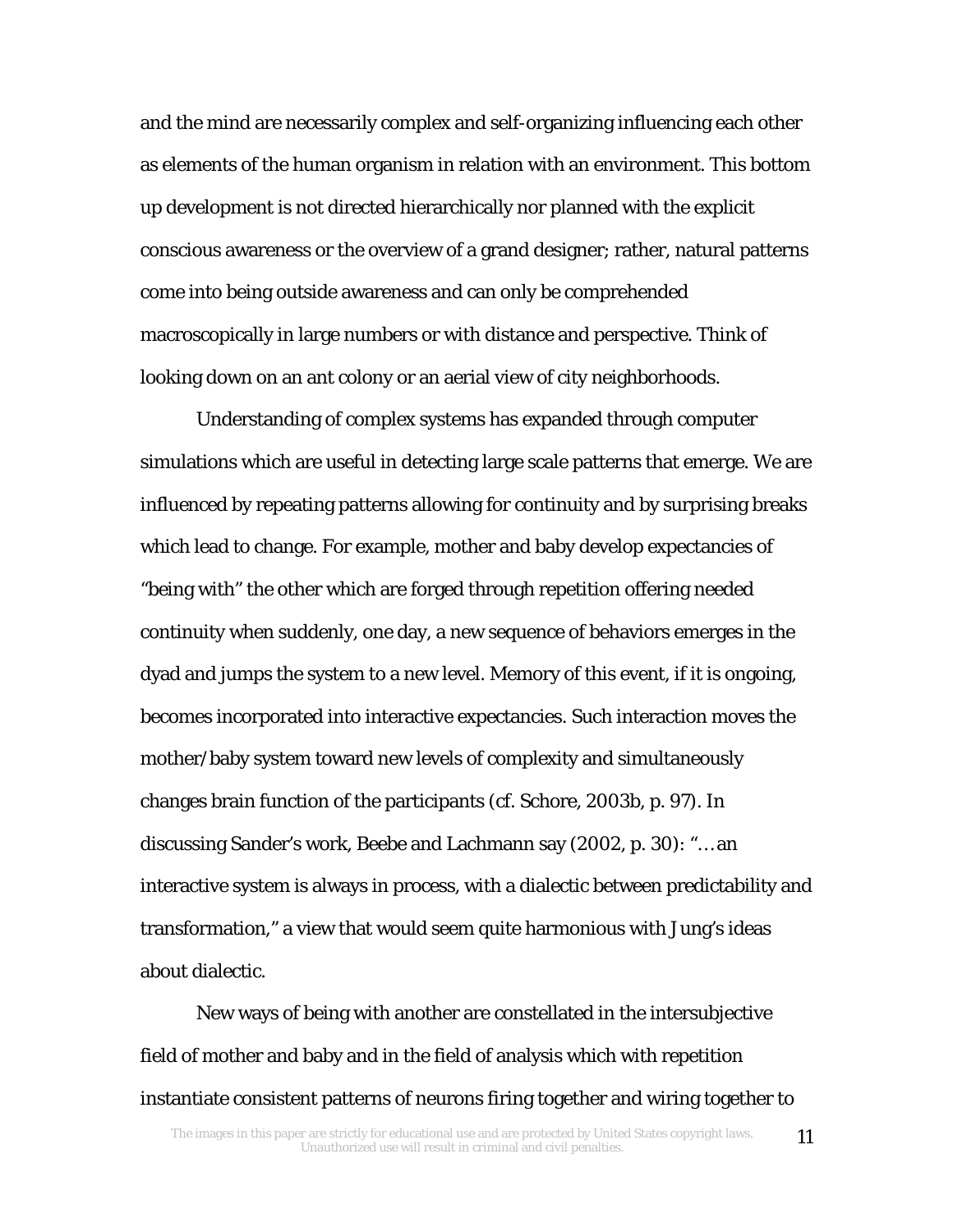form attractor states or states of mind. This mode of therapeutic action and potential for change via interpersonal, intrapsychic relatedness happens through the interweaving of implicit and explicit domains. Traditional psychoanalytic notions of therapeutic process such as resistance and repression in the dynamic unconscious cannot account for the powerful effects of the nonconscious described here. These new ideas regarding the therapeutic value of the nonconscious, implicit domain which expresses itself in the present moment would seem to support more intuitive notions of the value of nonverbal modalities such as sandplay that allows for intrapsychic/interpersonal emergent processes within the immediate clinical hour.

Dan Stern and colleagues (1998) honor the importance of the transference but are also interested in the emerging "new" relationship that is co-created within the analytic dyad. This new relationship comes through the interplay of explicit and implicit domains. Stern, et al (1998, p. 908) note that interpretation rearranges the explicit relationship and *moments of meeting* rearrange implicit relational knowing. By *moment of meeting*, Stern, et al mean that it is a moment of intersubjective "fittedness" "…where both partners share an experience and they know it implicitly" (Stern 2004, p. 168). The therapist's response must be authentic and spontaneous matching the immediate situation reaching beyond a neutral, technical response (Stern 2004, p. 168).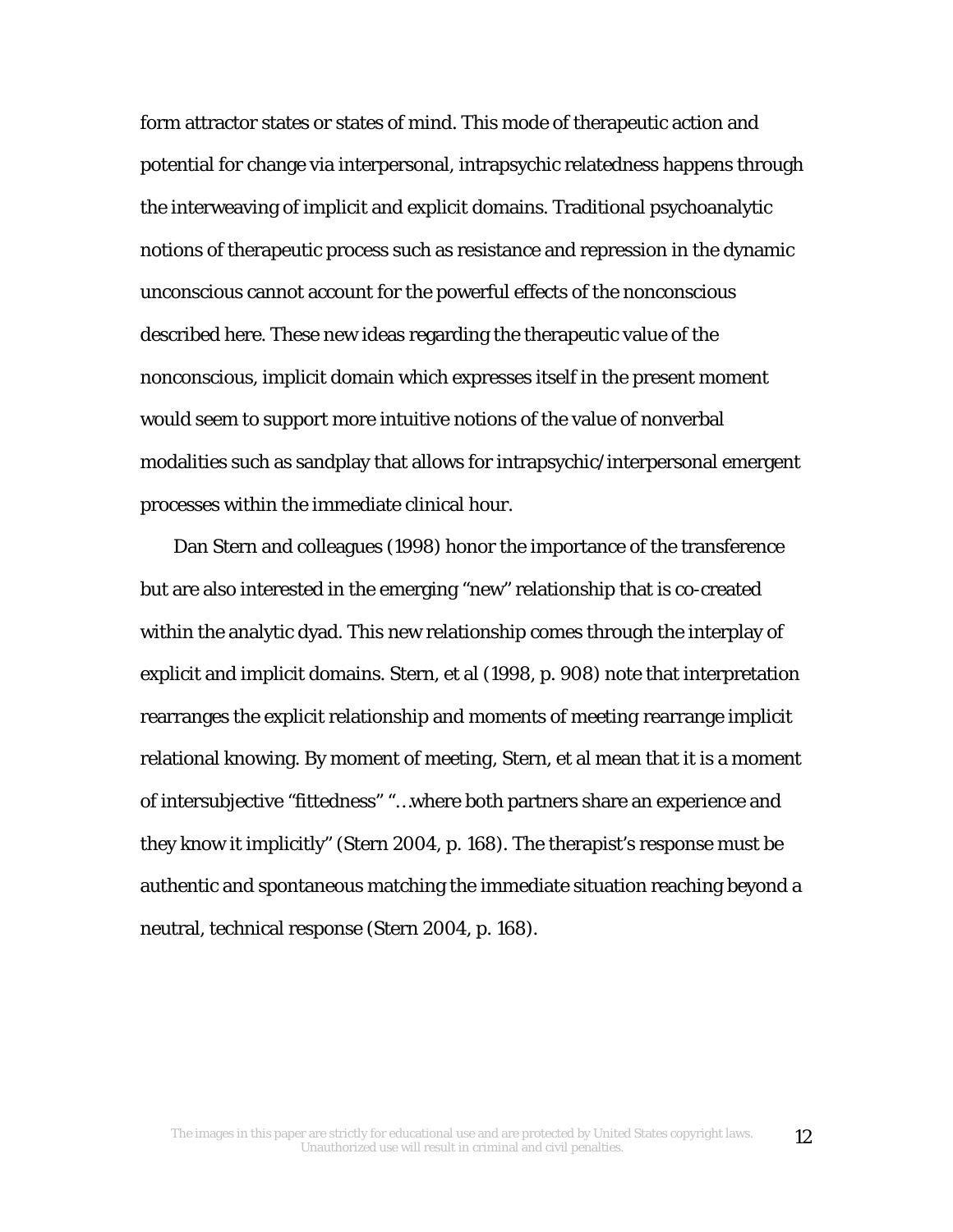#### *Clinical Example*

 An example of the presence of such an "other" occurred when a patient attended analysis on her brother's birthday. This brother had died 10 years before at 24 and we had been talking a good deal about him in relation to my patient's current romantic interests as they emerged in dreams. During the previous session, she had reported a dream in which a man for whom she had unrequited feelings had fallen out of a tree and died. The centrality of the relationship with her brother and the consequent loss that his death entailed powerfully affected relational, emotional, and career choices. Now this new man had become the focus of longing, and we discovered multiple resonances between his personality and that of her brother; however, also like her brother, he was unavailable. Subsequently, we discussed the tree as a world axis and the pivotal position that this man symbolized in her psychic life.

 As my analysand reminisced fondly about her brother, his endearing qualities and quirks, I found myself enjoying his presence through her implicit knowledge of him. I knew much more than factual information, I had a "feel" for what this man really had been like. I got hold of a sense of his charm and flirtatiousness and found myself attracted to him. He was magnetic in personality and my patient had found it hard to ever say no, even though she was aware of his inclination toward narcissistic manipulation. This pattern had replicated itself in my patient with boyfriends who were charming but emotionally unavailable. To truly develop an intimate relationship, the patient would have to face and grieve the unavailability of her brother and the man in her life who was now the focus of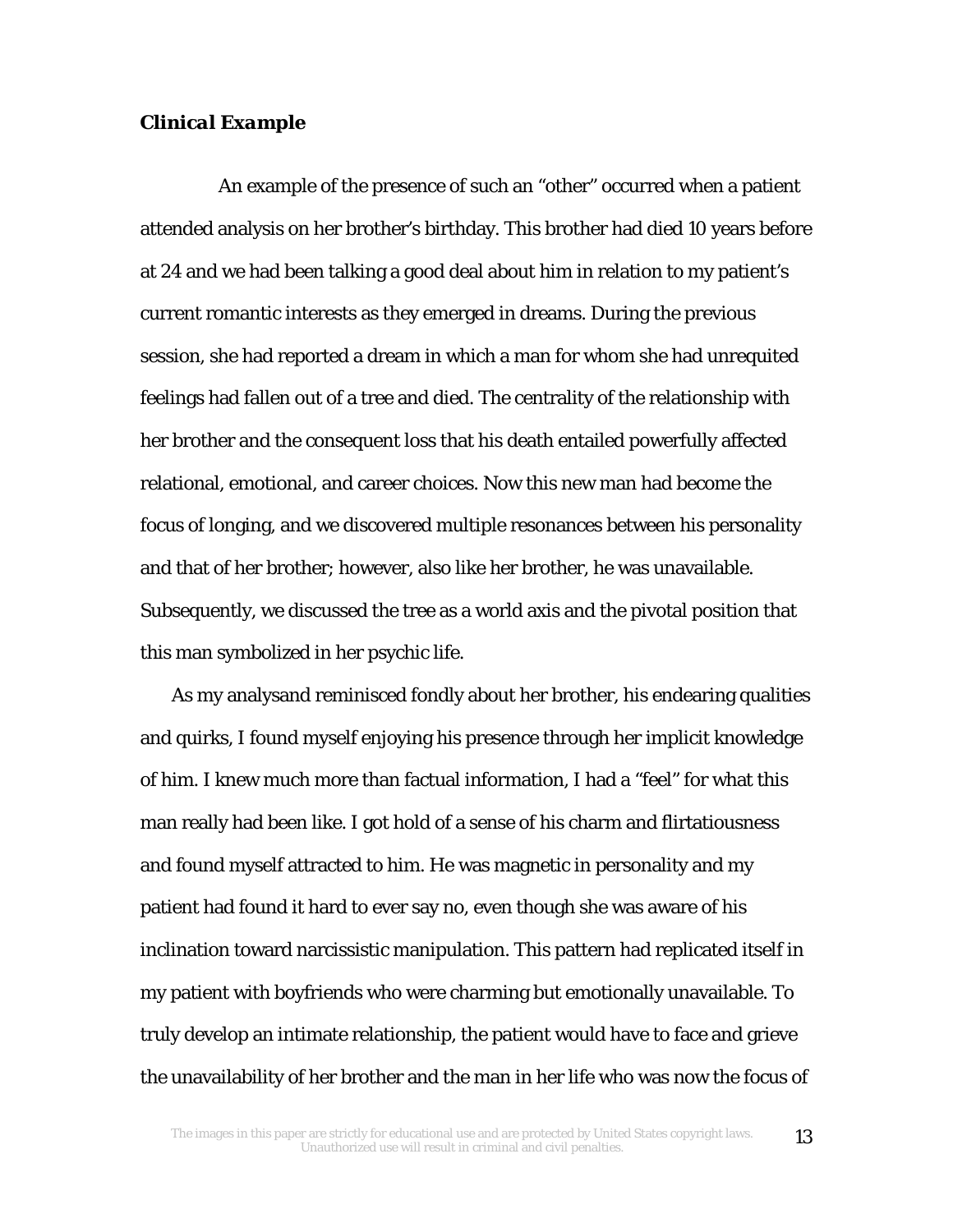attention even though she felt them always with her. This process had begun as she was now letting in feelings of sadness and grief. Along with the patient, I felt the excitement of her brother's presence and subsequent gaping loss over not having access to have him due to incest barriers and then to his untimely death. I commented on the aliveness of his presence as she conveyed it and how overwhelming the loss of that presence must be. This brought a watershed of tears that gripped me as well. Implicitly her voice, facial expression, giggles over his humor and tears over his death, had fully positioned him between us in the room, giving me the sense that I actually knew and recognized this complex young man. She and I experienced intense togetherness typical of a *moment of meeting*. We had managed to coordinate implicit knowing of her brother and of each other with explicit factual information and direct interpretation of dream symbols. Letting go of her brother as a core complex eventually opened the patient up to other creative aspects of herself and to other kinds of relational choices. In this sense, the dream imagery predicted a much needed but painful change.

#### *Personal Example*

A dramatic example of implicit knowing occurred to me several years ago. I was traveling to say goodbye to my dying father and attended a professional dinner the night before. I sat next to a man whom I did not know well and we talked a good deal about his fathering and relationship with his children. Toward the end of the evening, he asked me if I knew Dr. Z which caught me by surprise as Dr. Z had been my psychoanalyst for five years. I was struck to be reminded of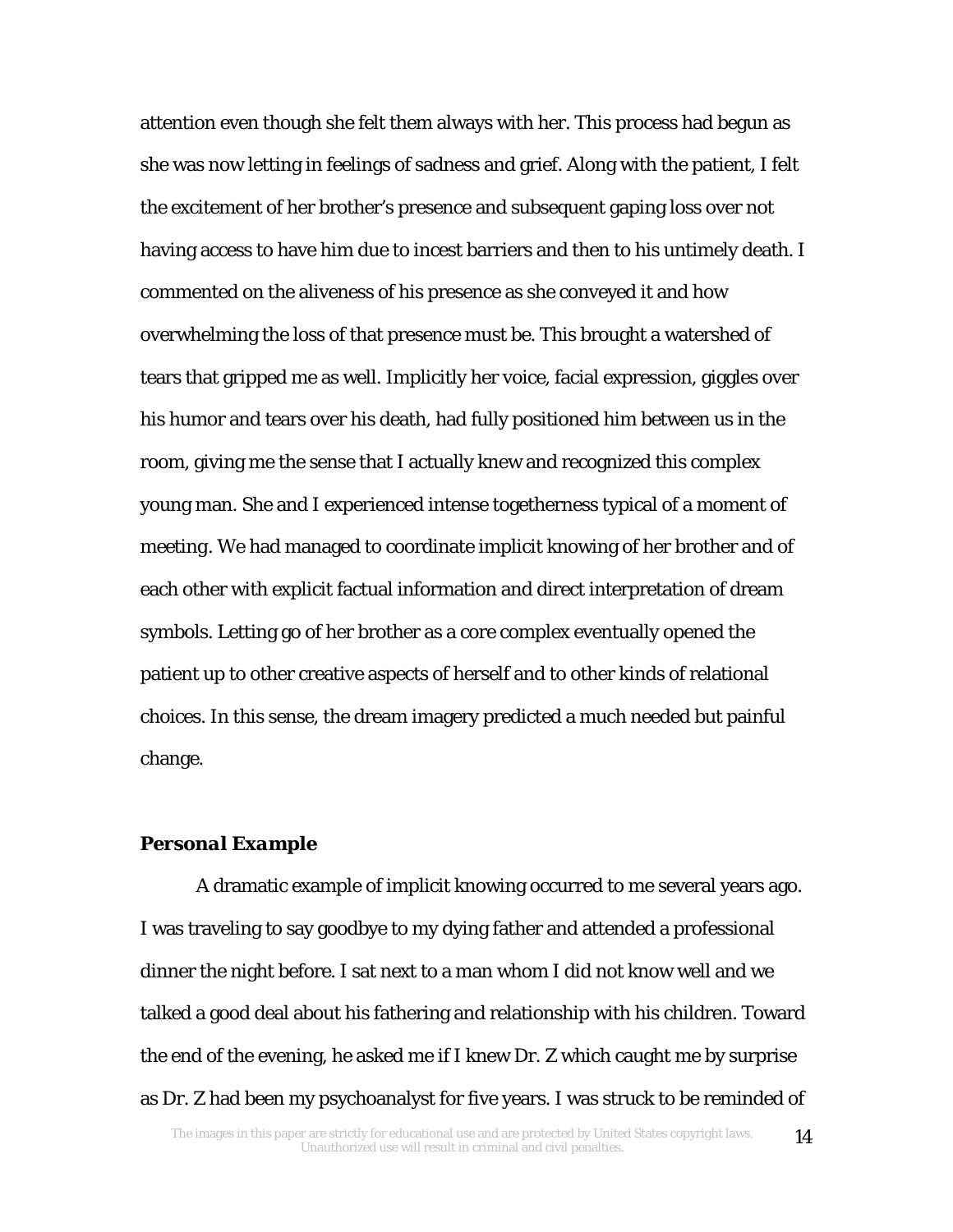the "good father analyst" on my way to visit my own disappointing father. On hearing of this encounter, my partner told a parallel story, taken from Richard Dawkins Forward to Susan Blackmore's The Meme Machine. The story goes like this:

> …when I became a tutor…I taught a young woman who affected an unusual habit. When asked a question which required deep thought, she would screw hew eyes tight shut, jerk her head down to her chest and then freeze for up to a half a minute before looking up, opening her eyes, and answering the question with fluency and intelligence. I was amused by this, and did an imitation of it to divert my colleagues after dinner. Among them was a distinguished Oxford philosopher. As soon as he saw my imitation, he immediately said, 'That's Wittgenstein! Is her surname \_\_\_\_\_\_\_\_\_\_ by chance?' Taken aback, I said that it was. 'I thought so,' said my colleague. 'Both her parents are professional philosophers and devoted followers of Wittgenstein.' The gesture had passed from the great philosopher, via one or both parents to my pupil. I suppose that, although my further imitation was done in jest, I must count myself a fourth generation transmitter of the gesture. And who knows where Wittgenstein got it?

> > Dawkins (1999:vii)

We come to know the feeling of significant others in our analysand's lives through their implicit conveyance of them. The presence of these "others" may be helpful as guiding spirits or intrusive as ghosts in the analytic field. The memory of an inspiring teacher, as above, may manifest in the analysand's incorporation of mannerisms, gestures or voice tone. On the other hand, the incarnation of a psychotic mother may cause the analysand to experience inexplicable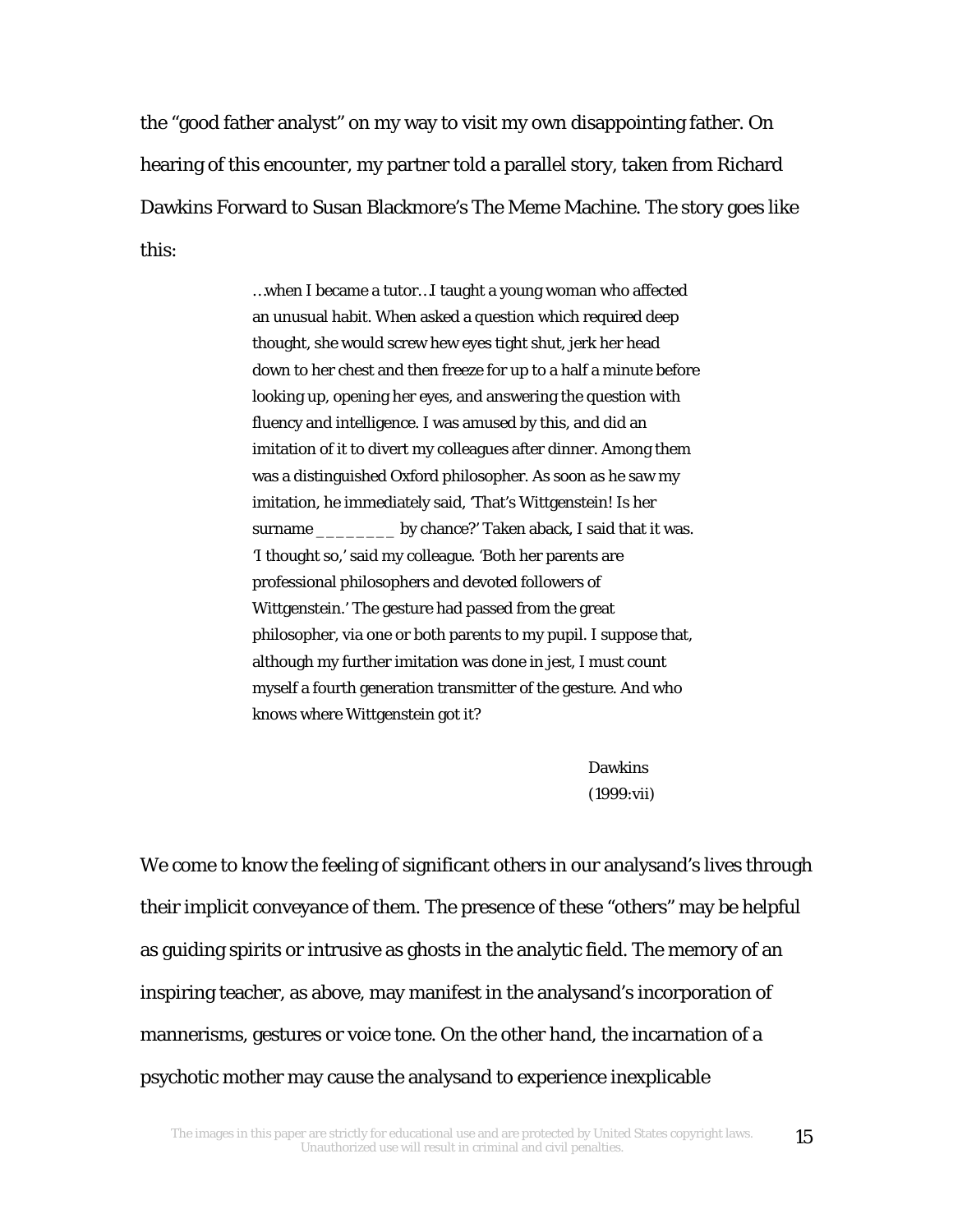hyperaroused panic via the sympathetic system manifesting as anxiety or hypoaroused dissociation via the parasympathetic system causing shut down and silence in the session. Through this implicit communication in the analytic hour and in dreams we, too, become well acquainted and respond, often preconsciously, to these embodied "others."

#### *Metaphor*

 Dream imagery and metaphors in analysis open a domain for playful interaction and allow multiple strands of a life to be interwoven. Psychoanalyst Arnold Modell (1997) argues that linguists, neurobiologists, and psychoanalysts can share a common paradigm through metaphor. He holds the forces of poetic consciousness in relation to contemporary theories about memory within an emergentist view. He says: "Metaphor is a fundamental and indispensable structure of human understanding, a basic and irreducible unit of mental functioning…. I believe that affects, metaphor and memory form a synergistic unified system" (1997, p. 106). The weaving together of word and image, implicit and explicit are also critical for art of all kinds. Although organization and planning are necessary for a creative piece, what inspires us is a feeling, a spirit, an awareness that is implicit. This kind of knowing may come from implicit memory/knowing not available as recollection or conscious thought but as a sense of archetypal patterning. A presence is felt incarnating in words, artwork, or dramatic production. Image and metaphor may capture an integrated aliveness of conscious and unconscious systems interacting, moving, living. Although organization and planning are necessary for a creative piece, what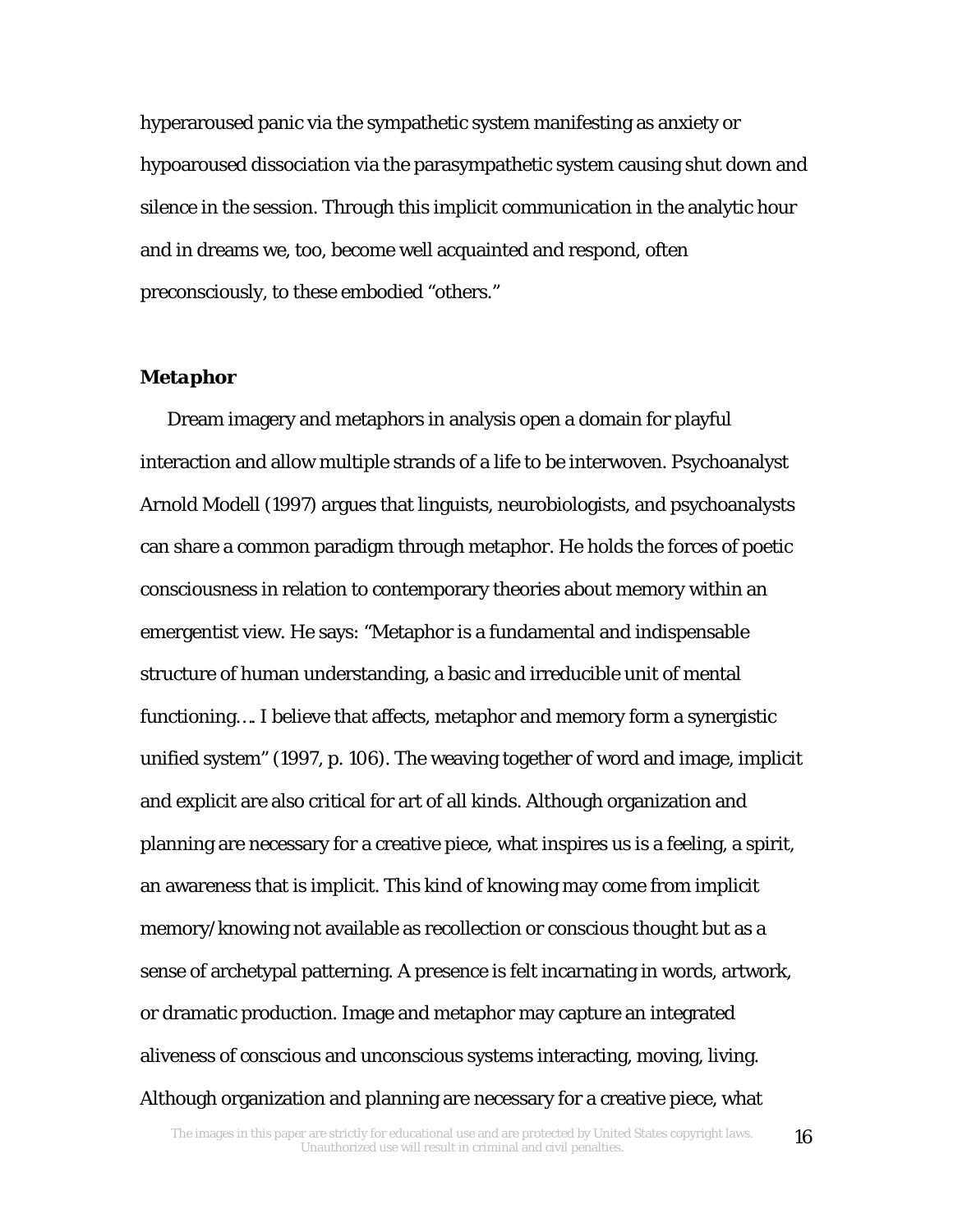inspires us is a feeling, a spirit, an awareness that is implicit as in Virginia Woolf's view of rhythm below:

> Now this is profound, what rhythm is, and goes far deeper than words. A signal, an emotion, creates this wave in the mind, long before it makes words to fit it; and in writing (such is my present belief) one has to recapture this, and set this working (which has nothing apparently to do with words) and then, as it breaks and tumbles in the mind, it makes words to fit it…(Desalvo and Leaska 1984:93-94)

# *Matisse-Picasso*

In the next section of the paper, I will attempt to look at bidirectionality of



**Figure 1** *Self-Portrait: Matisse, 1906*

influence in the Matisse-Picasso interchange as it is metaphorically communicated through artistic images uniting implicit with explicit domains and uniting conscious with unconscious and nonconscious processes.

Matisse and Picasso were engaged in a 50 year artistic dialogue, at times in conflict and competition, at others in harmonic synchronous

resonance. Their influence on one another was truly bidirectional and has been compared to a multidimensional game of chess with each move rearranging the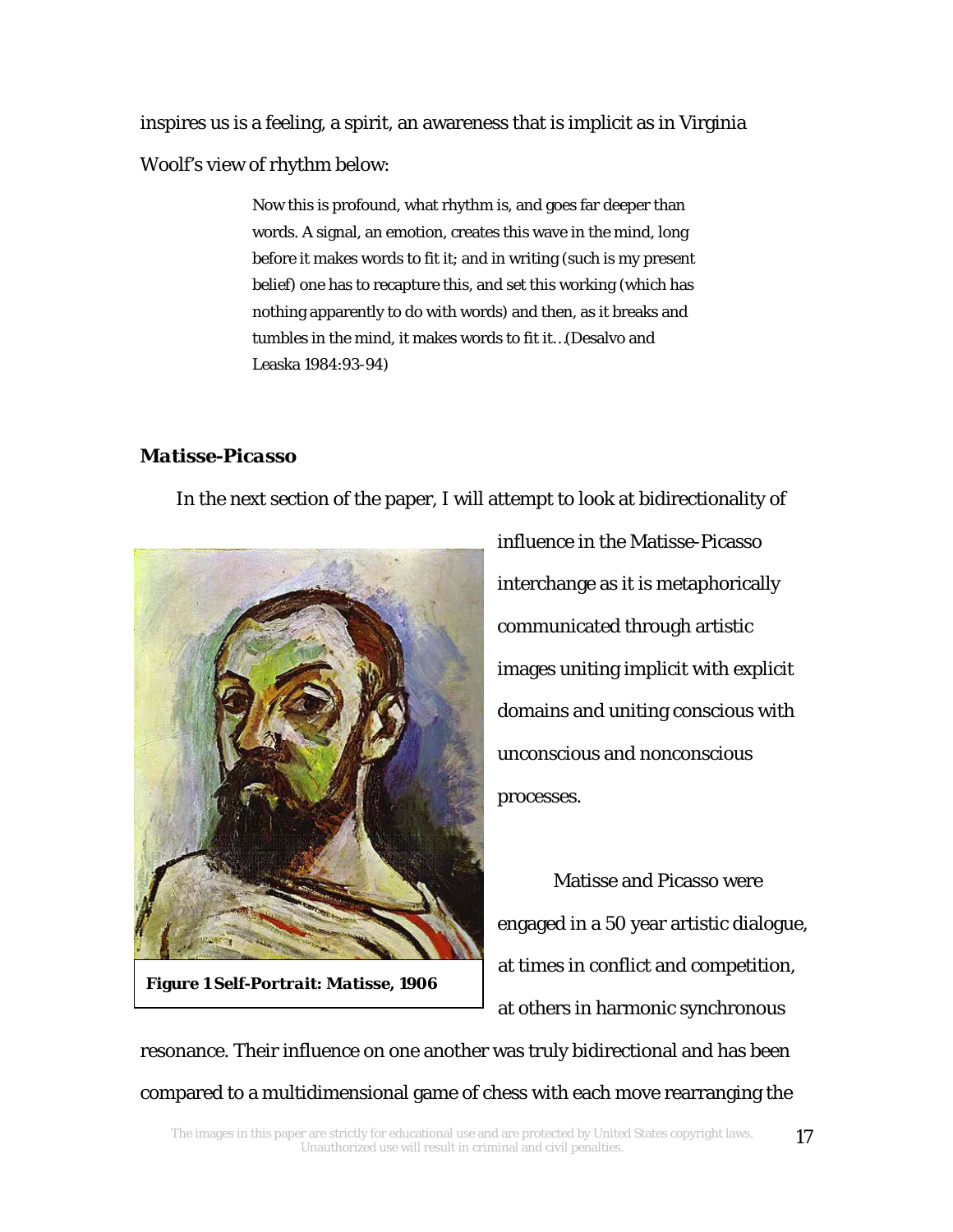game challenging the partner to reflect and reconsider his own creative choice. The stunning show of their work side by side was shown in London (2002) sponsored by the Tate; in Paris (2002) sponsored by the Musee Picasso and the Centre Pompidou/Musee National d'Art (2002); and in New York sponsored by the Museum of Modern Art (2003). This carefully curated exhibition shone light

on the amplifying effect of their interaction and one is reminded of Tronick's notions of "dyadic expansion of consciousness." They each take in the other, interpret or, as Bloom would have it, in the *Anxiety of Influence* (1973,1997) misinterpret the other leading to an original vision or voice, thus becoming even more himself in the work. It would be interesting to plot a graph of their artistic moments of meeting in



**Figure 2** *Self-Portrait with Palette: Picasso, 1906*

which mutual influence is evident and moments of disengagement when they, in a sense, both look away from one another. The oscillations of this graph would need to be seen against a temporal, cultural background of the larger 20<sup>th</sup> century milieu from which their work emerged. Always at the creative edge of organization and chaos their visions and ideas changed forever the way that we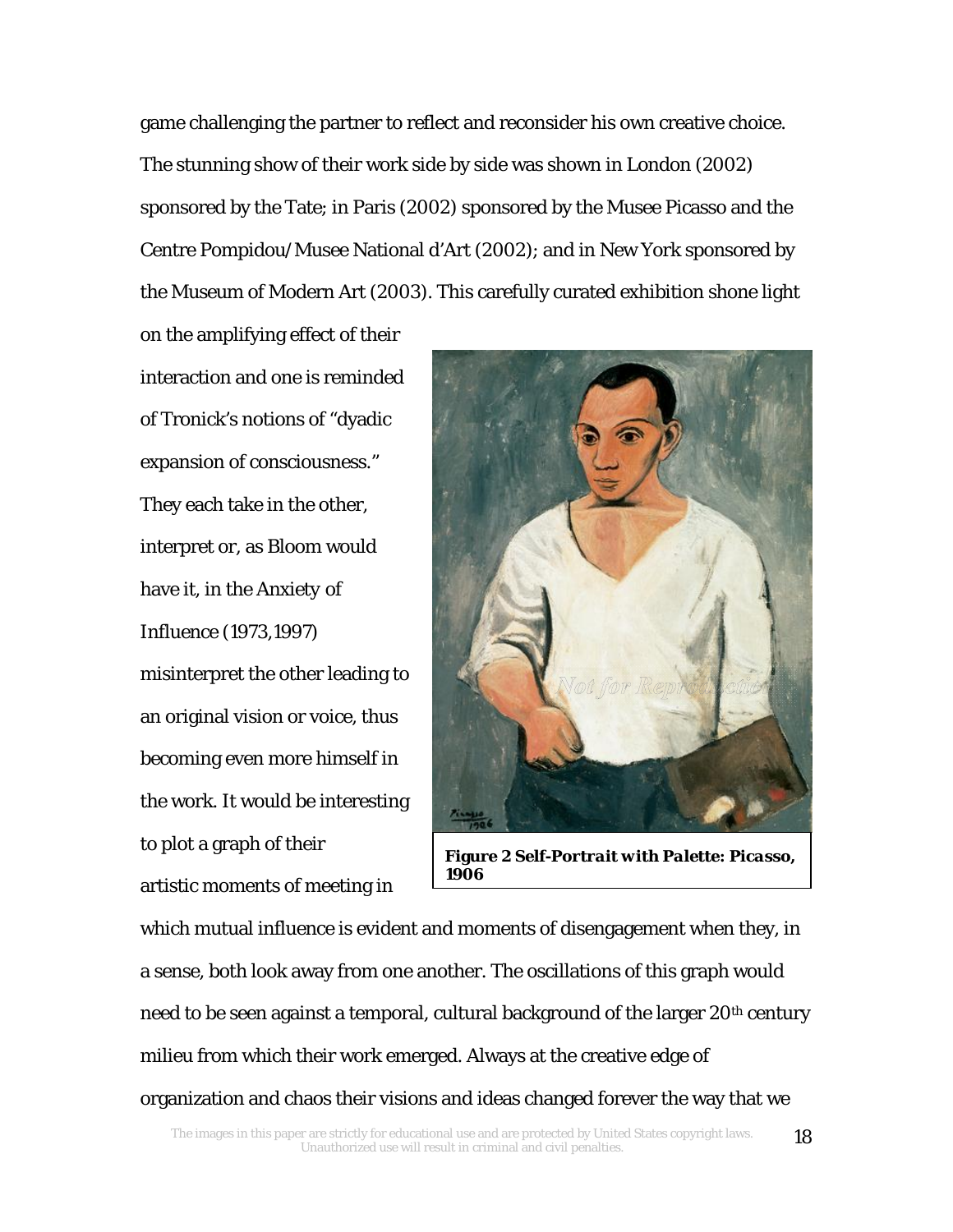look at art. Says Bois (2001, p.16), "their dialogue is more than a private one; it is a matrix for most issues pertaining to the history of figurative art." It is through the process of their interactive artistic and personal dialogue that modern art was born.



**Figure 3** *Woman with Yellow Hair: Picasso, 1931*



**Figure 4** *The Dream: Matisse, 1940*

A well known statement that Francoise Gilot at times attributes to Picasso, at other times to Matisse is as follows:

> We must talk to each other as much as we can…when one of us dies, there will be some things the other will never be able to talk of with anyone else. (Bois 2001, p.16)

The confusion by Gilot does not seem due to difficulty with memory according to Bois (2001, p.16). We could probably guess that she was conveying the shared field of emotional experience that she sensed between them. Gilot seems to have picked up the strength of attachment that was powerful, alive, and mutually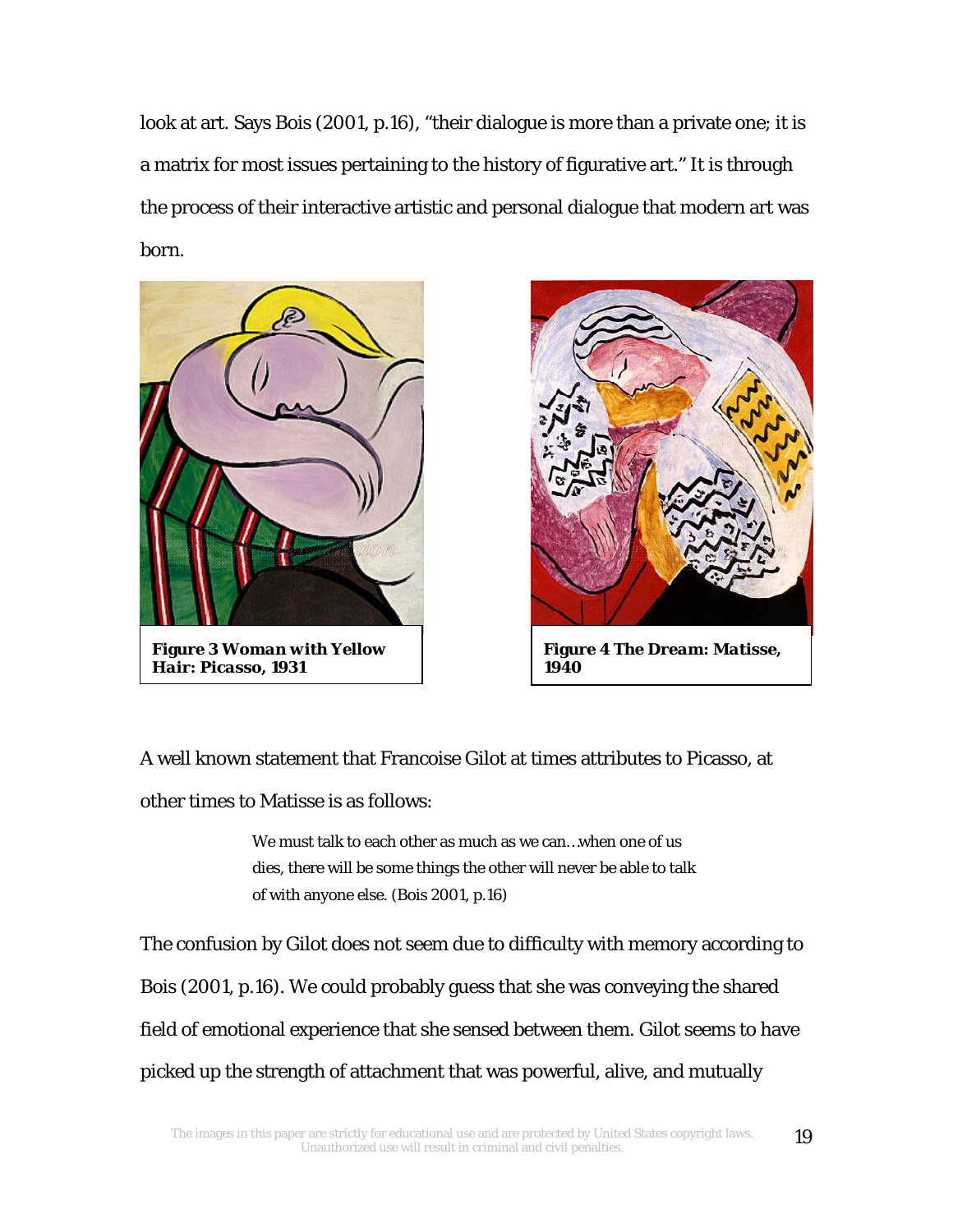

**Figure 3** *Portrait of Mlle Yvonne Landsberg: Matisse, 1914*

constructed. When Gilot reports the above lines as Picasso's, he is said to add, "All things considered, there is only Matisse" (Flam 2003, p. xi), which apparently became a regular refrain throughout the years. In emotional resonance, Matisse said, "Only one person has the right to criticize me…It's Picasso" (Golding 2002, p.24). Moving along with the shared goal of producing art, we could say that their creations represent the co-constructed third

relationship.

of the

The "other" is incorporated and the product is a kind of transcendent result. Said Picasso, "Matisse knows that it is impossible for me not to think of him. Between him and me, there is our common work for painting and when all is said and done that unites us" (Cowling 2002, p.7). Matisse once remarked that he and Picasso were "…as different as the North Pole is from the South Pole"



**Figure 4** *Woman with a Fan: Picasso, 1909*

(Cowling 2002, p.7). Yet, painting was a medium for dialogue and held the tension of contrasts in their personalities.

In 1942, Picasso bought Matisse's *Still Life with Basket of Oranges* which is said to have become his most prized possession. It held a prominent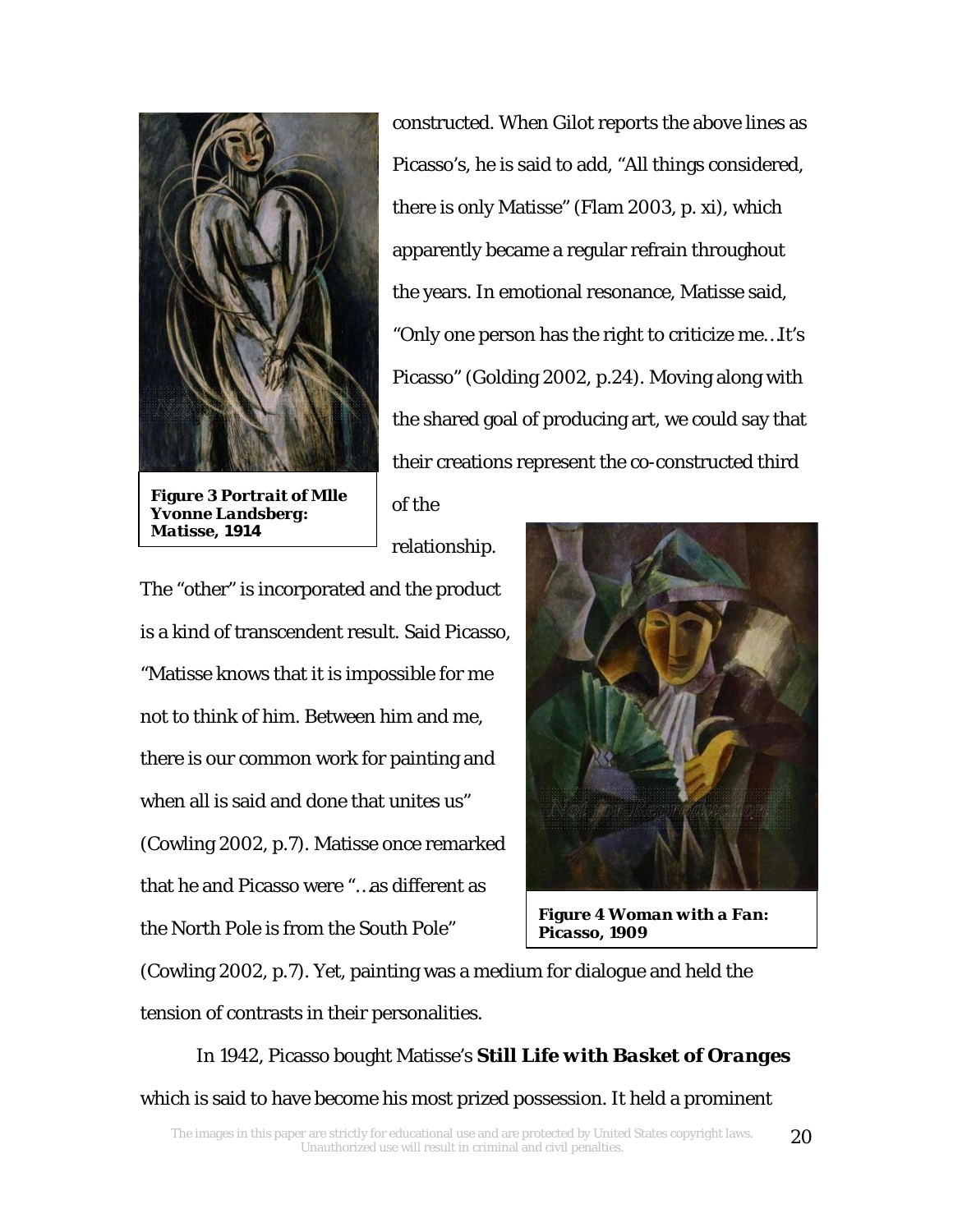

**Figure 5** *Still Life with Oranges: Matisse, 1912*

place in his home and studio and was one of seven Matisse pieces that he owned and proudly displayed. He, at one point, confided to a friend, "more and more I feel the need to live with these" (Baldassari 2002:81). When Matisse heard that Basket of Oranges was on the market, he was interested in acquiring it, but hearing that Picasso had already done so, he was

so moved that he wept. Oranges were a potent symbol of luminostiy and hope for Matisse and later in life, he arranged to have delivered to Picasso a crate of oranges on every New Year's Day.

 A touching story of exchange comes from Francoise Gilot. After the Second World War, both Matisse and Picasso were living in Southern France and visited each other regularly. On one occasion, Picasso brought some recent work for Matisse to see including his 1950 *Winter Landscape.* Matisse was in bed and recovering from surgery. Picasso put *Winter Landscape* on the mantle across from him and Francoise Gilot says (1990, p. 223), "Matisse was struck, as if by lighting. He fell in love with that painting." Matisse asked to keep it for a while, which Picasso agreed to with reluctance. When Picasso and Gilot visited again two months later, Matisse pushed to hold on to *Winter Landscape* in exchange for one of his own. According to Gilot, this terrified Picasso, who saw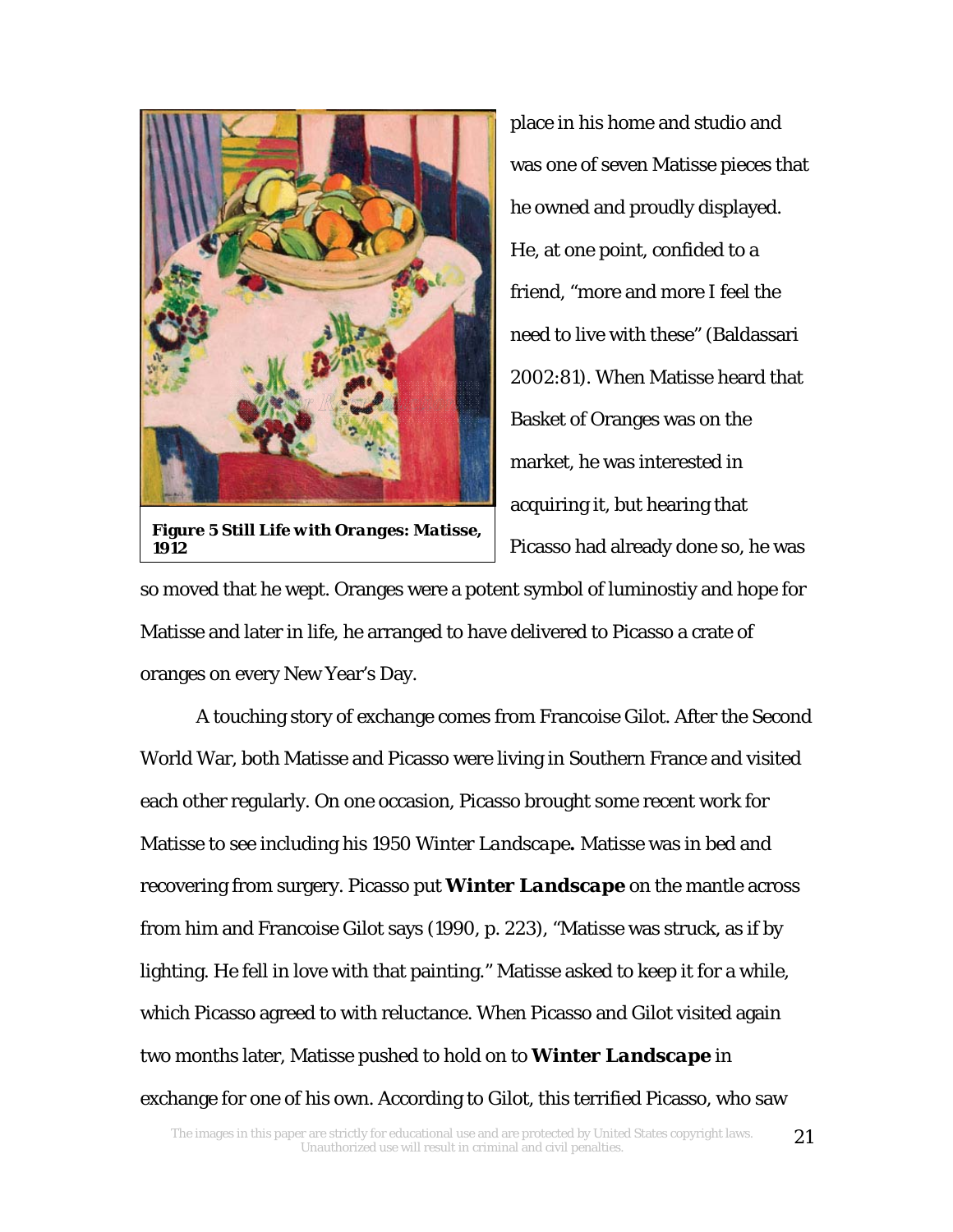the piece as part of a new vision for his own work. A clear exchange was not agreed upon but *Winter Landscape* was again left in the care of Matisse. On the third visit, the painting remained on the mantle across from



**Figure 6** *Winter Landscape: Picasso, 1950*

Matisse's bed, but this time surrounded by four models for vestments to be worn by priests at the Venice Chapel, which Matisse was in the midst of designing. The models were made of paper cutouts painted with gouache and were like murals. Says Gilot, "…they had authority and a sense of eternity…They spoke of 'life divine' but not of any particular religion or cult" (Gilot 1990, p.228). Gilot beautifully describes the artistic conjunction of their work (and their souls) with resonances and references to earlier exchanged paintings. Seemingly in response to Picasso's palm tree amidst a dark environment, on one of the vestments, Matisse uses the Latin words, *ESPER LUCAT -*--"Let hope shine." She goes on to say (1990 p. 228):

> Joy and sorrow, color and light, obscurity and enlightenment were simultaneously present and equated. This was a magisterial *tour de force*.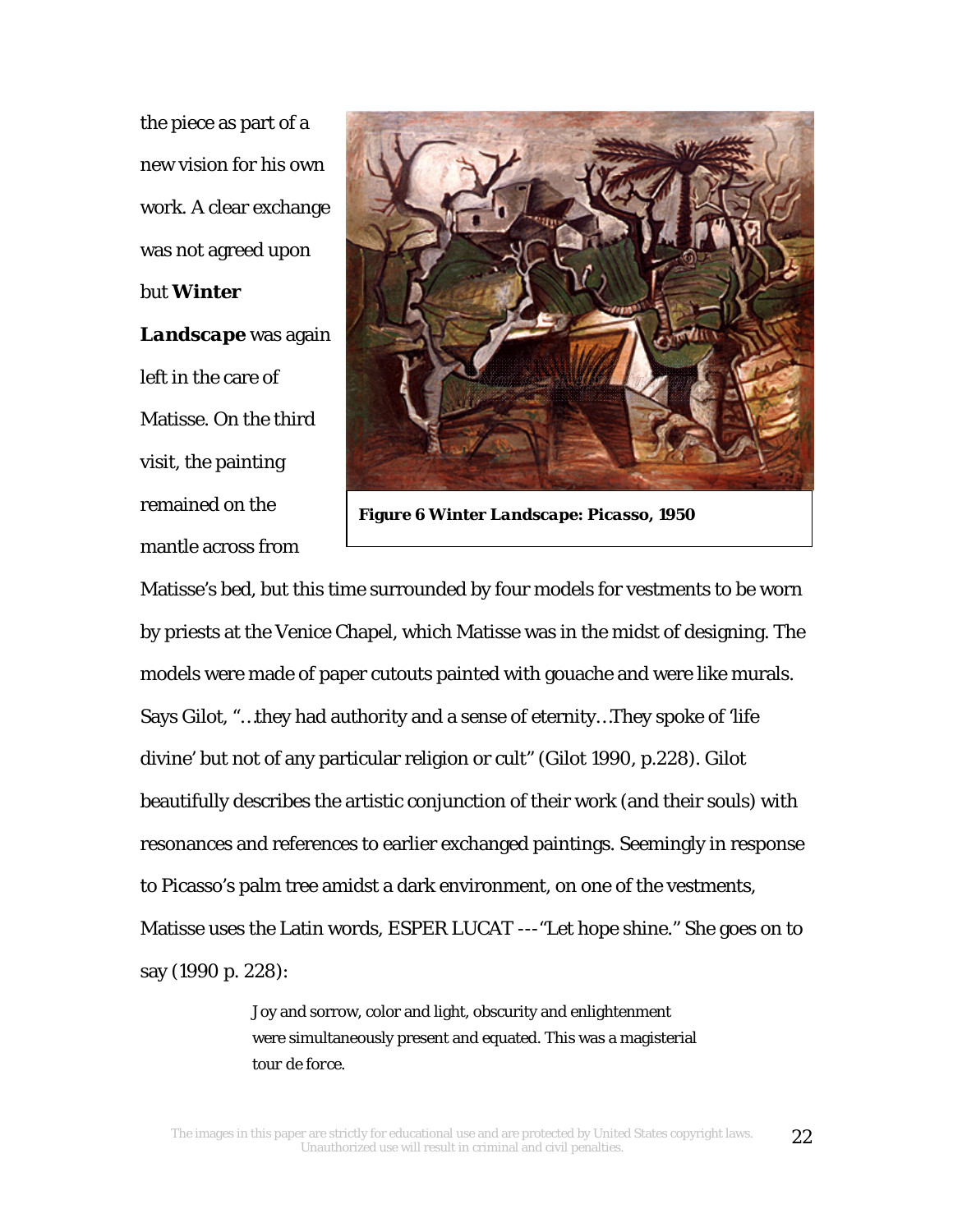The pull and push between the four vestments and *Winter Landscape* was something to behold–it took your breath away. In quality, they all measured up to one another. Seeing these masterpieces together was a great lesson in art, as well as a communion with the essence of life and death. There was a moment of silence in the room where we stood. It was all there, with no need for explanations. The cutouts and the *Winter Landscape* said it all without words, just with shapes and colors.



**Figure 7** *Winter Landscape amidst Matisse's vestment models.*

To me, this encounter sounds quite profound bringing together light and dark, life and death, joy and sorrow. Matisse and Picasso had the capacity to balance one another bringing forward unexpected creative sparks stimulated one by the other and moving

them in new directions. Centered around a potentially heat generating hearth, together their work formed a whole and transcendent completeness, giving a powerful religious feeling or what, I think, Tronick might call *dyadic expansion of conscious.* Picasso's dark Spanish feeling painting exuded earthy, organic sexuality, while Matisse's vestments, in contrast, brought a sense of light, spirit and hope. The vestments carried through the image of the palm tree as a cross, stars, and stylized fronds. He had taken inspiration from Picasso's painting and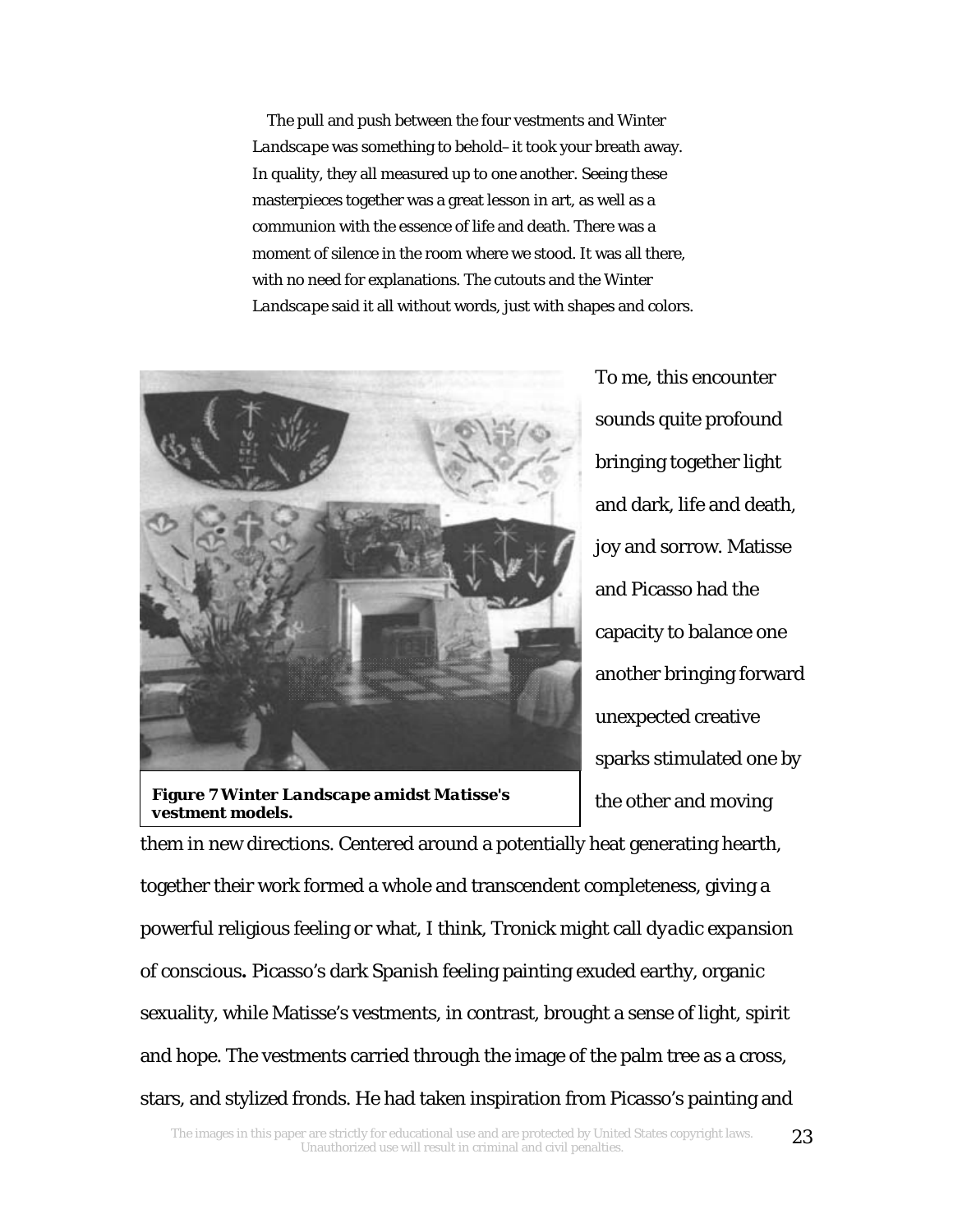carried it in his own unique direction. Each man furthered the individuation of the other with stunning results. Influenced or influencing they maintained integrity and personal identity. This interchange was a co-creative process of interacting systems involving explicit manifestation shaped by implicit knowing of self and other and self in other. Their mutual adult attachment was one which fostered richness of emergent complexity.





Matisse lived for four years after this episode and died November 3, 1954. His daughter Marguerite called Picasso three times to inform him, but Picasso refused to answer the phone and did not attend the funeral. Francois Gilot (1990, p.317) says that Picasso "…experienced his friend's death as a kind of betrayal…he felt abandoned." In December of 1954, Picasso worked on a tribute to Matisse based on a Delacroix painting *The Women of Algiers* (1834) a favorite of Matisse. He did a fifteen painting cycle of variations and said, "When Matisse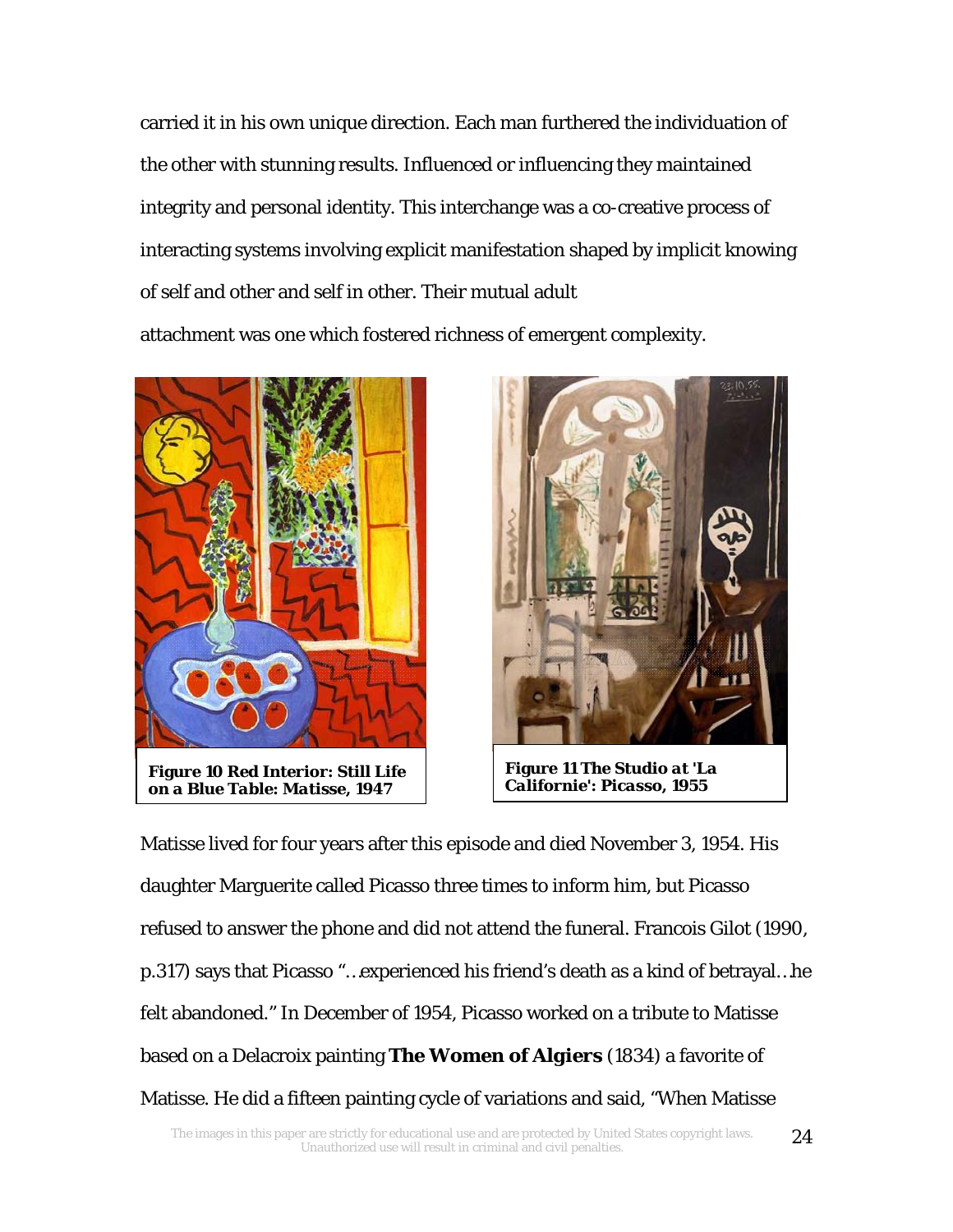died, he left me his odalisques as a legacy, and this is my idea of the Orient, though I have never been there" (Baldassari 2002, p.333). Picasso's *Women of* 



**Figure 12** *Women of Algiers Version O: Picasso, 1955*

# *Algiers, after Delacroix*

*(Canvas O)* (1955) seems to contain a Matissean image of the feminine in the completed vertical figure in the foreground with a mirror in the background reflecting into Picasso's own style of fragmented feminine images. Picasso incorporates the

reverberating dialogue including similarity and difference between them. He now carries both sides and conveys his own spirit and that of Matisse.

 "[T]he intimacy between the two artists was often mediated by a third artist, sometimes a contemporary but more often an earlier artist they both admired" (Baldassari, et al 2002, p.334). Matisse and Picasso saw themselves as inheritors in "the great chain of artists" (Baldassari, et. al. 2002, p.334). They talked of "…how an earlier artist might remain 'alive in the mind of another artist' to maintain the continuity of the chain" (Baldassari, et. al. 2002, p. 334). In speaking of *Women of Algiers*, Picasso said, "I sometimes tell myself that perhaps this is an inheritance from Matisse. Why shouldn't we inherit from our friends, after all?" (Baldassari, et al 2002, p.334).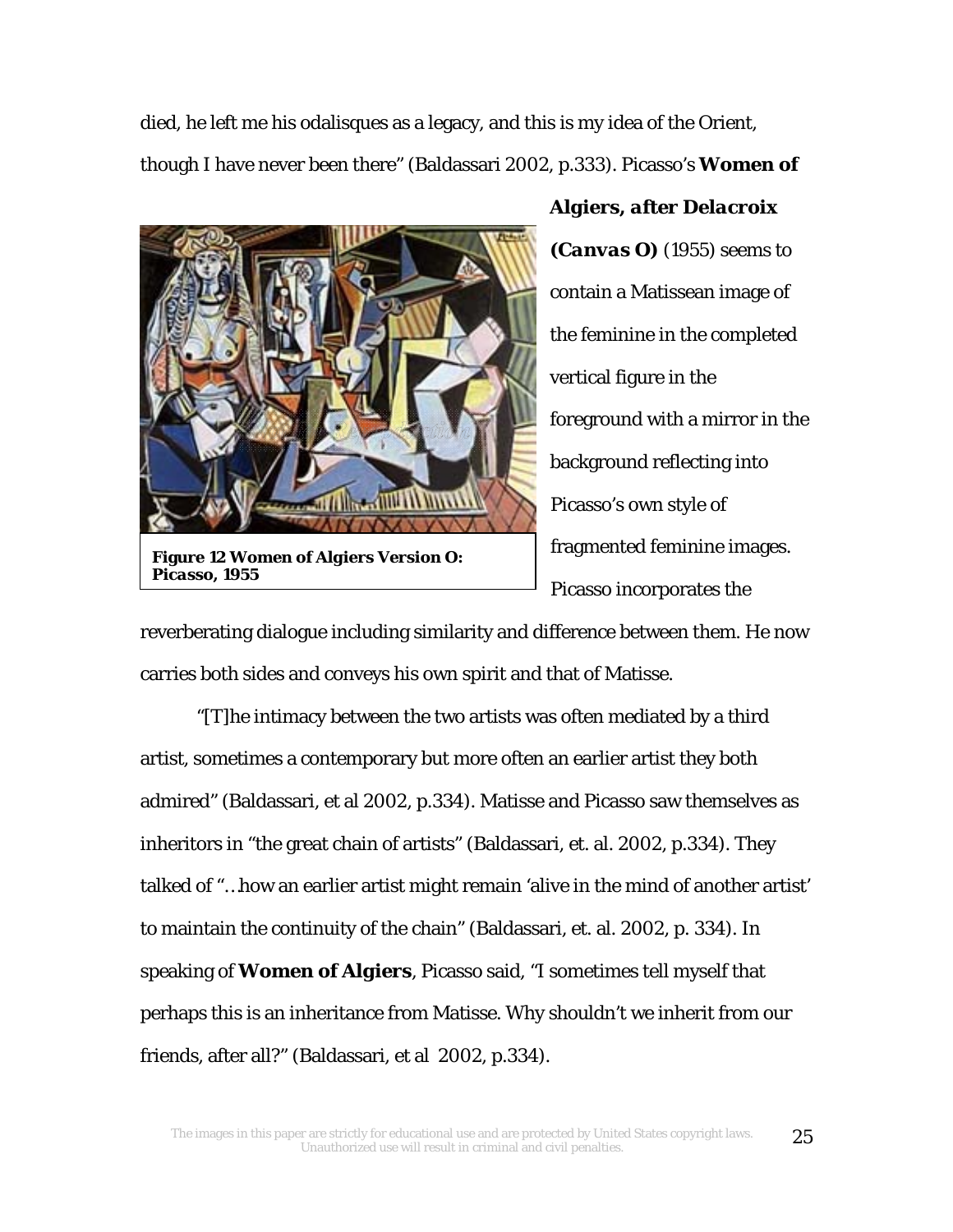Continuing the dialogue, Picasso painted from his own unique perspective but also imagining Matisse's imagining of Delacroix. Through this series, we glimpse Picasso's implicit knowing of Matisse's mind and artistic expression. We can sense the living transcendent presence of Matisse as it is incarnated through Picasso. This implicitly communicated sense of one another is reminiscent of my felt experience of my patient's brother who had died or the experience of the psychiatrist and patient interaction where the psychiatrist's face predicted the future suicidal behaviorof his patients. We all subliminally carry others not only in our minds but on our faces, and in our bodies, and with Matisse and Picasso, in their painted creations. Fonagy talks about our need to see ourselves as reflected in the mind of others as an important element of self perception and interpersonal relationship. A problem occurs when we can't locate ourselves in the mind of the other, especially in infancy and early childhood. Picasso and Matisse were clearly able to locate themselves in each other's minds. Said Matisse (Baldassari, et al 2002, p.141), "I think that ultimately, there was a reciprocal interpenetration between our different paths." And Baldassari et al (2002, p.144) resonates with Fonagy by saying,

> This was how the two artists most fruitfully borrowed from each other; not simply by borrowing from the other, but from oneself in the other; by discovering oneself in the other and, therefore, the other in oneself.

 I have attempted here to bring together theoretical perspectives from analytical psychology, psychoanalysis, neuroscience and attachment theory with Complex Adaptive Systems at base. Hopefully, through the clinical material and the Matisse-Picasso relationship, you have gotten an essential understanding of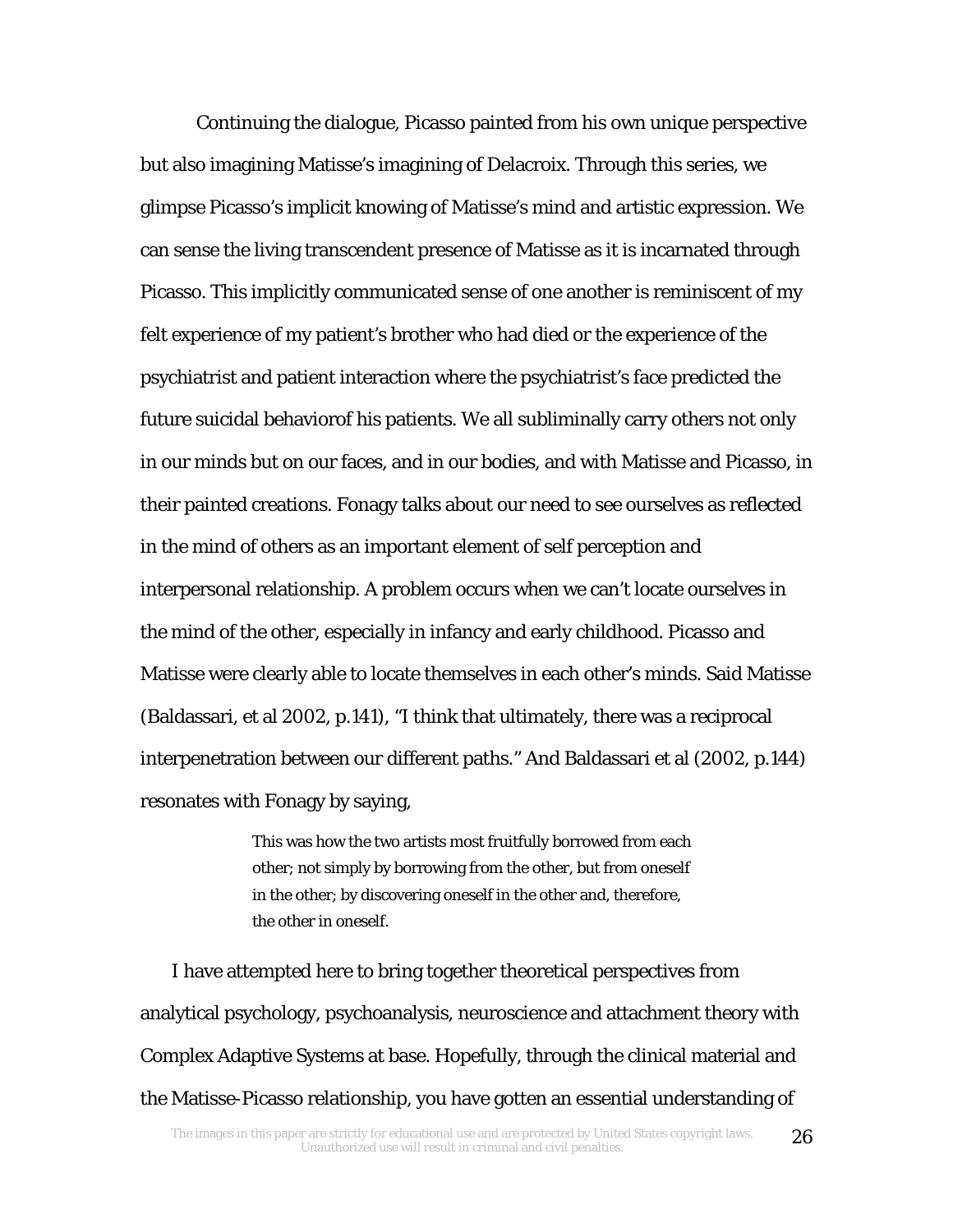the bidirectionality of influence and how it may operate in human interactions of different kinds. For Matisse and Picasso, their painting functioned as an imagistic, metaphoric domain of cocreation. The complex process of transformation is emergent within the individual, within relationships, and through collective cultures. As analysts we place ourselves at the liminal edge of order and chaos, with expectancies from past history but hopefully open to surprise and to creative collaborative exchange.

# *References*

- Baldassari, A., Cowling, E., Elderfield, J., Golding, J., Monod-Fontaine, I., and Varnedoe, K. (2002). In E. Cowling, A. Baldassari, J. Elderfield, J. Golding, I. Monod-Fontain, and K. Varnedoe, *Matisse Picasso*, London: Tate Publishing.
- Beebe, B. and Lachmann, F. (1998). Co-constructing inner and relational processes: Self and mutual regulation in infant research and adult treatment, *Psychoanalytic Psychology*, 15, 1-37.
- \_\_\_\_\_.(2002). *Infant Research and Adult Treatment*, Hillsdale, N.J.: The Analytic Press.
- Bloom, H. (1973, 1997). *The Anxiety of Influence: A Theory of Poetry*, New York: Oxford University Press.
- Bois, Y. (2001). *Matisse and Picasso*, Paris: Flammorion.
- Cambray, J. (2001). Enactments and amplification, *The Journal of Analytical Psychology*, 46, 2:275-303.
- Cambray, J. (2002). Synchronicity and emergence, *American Imago*, 59, 4: 409- 434.
- Cambray, J. and Carter, L. (2004) *Analytical Psychology: Contemporary Perspectives in Jungian Analysis*, New York: Brunner-Routledge.

Cowling, E. (2002). *Matisse Picasso*, London: Tate Publishing.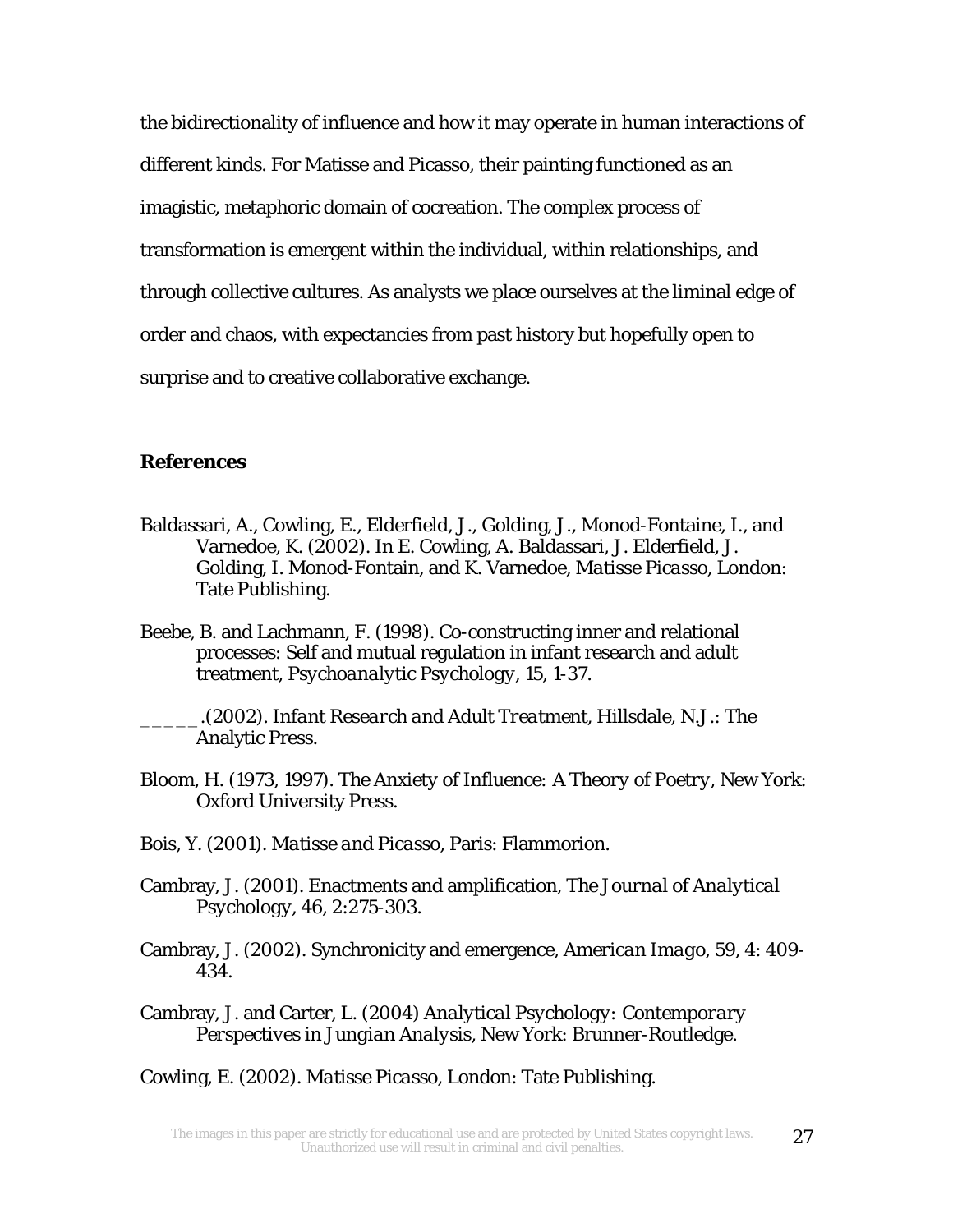Damasio, A. (1999). *The Feeling of What Happens*, New York: Harcourt Brace.

- Desalvo, L. and Leaska, M. (Eds.) (1984). *The Letters of Vita Sackville-West to Virginia Woolf*, San Francisco: Cleis Press.
- Flam, J. (2003) *Matisse and Picasso*: *The Story of Their Rivalry and Friendship*, Cambridge, MA: Westview Press Member of Perseus Books Group.
- Fonagy,P. (2001). *Attachment Theory and Psychoanalysis,* New York: Other Press.
- Gianino, A. and Tronick, E. Z. (1988). The Mutual Regulation Model: The infant's self and interactive regulation, coping, and defensive capacities. In T. Field, P. McCabe and N. Schneiderman (Eds.), *Stress and Coping* (pp. 47- 68). Hillsdale, NJ: Erlbaum.
- Gilot, F. (1990). *Matisse and Picasso*: *A Friendship in Art*, New York: Doubleday.
- Golding, J. (2002). Introduction, in E. Cowling, A. Baldassari, J. Elderfield, and K. Varnedoe, *Matisse Picasso*, London: Tate Publishing.
- Heller, M & Haynal, V. (1997). A doctor's face: mirror of his patient's suicidal projects, In J. Guiman (Ed.), *The Body in Psychotherapy,* Basel, Switzerland: Karger.
- Hogenson, G. (2001). The Baldwin effect: a neglected influence on C.G. Jung's evolutionary thinking, *The Journal of Analytical Psychology*, 46, 4:591- 611.

\_\_\_\_\_.(2004). Archetypes: Emergence and the psyche's deep structure, in J. Cambray and L. Carter (Eds) *Analytical Psychology: Contemporary Perspectives in Jungian Analysis*, New York: Brunner-Routledge.

- \_\_\_\_\_.(2007). From moments of meeting to archetypal consciousness: emergence and the fractal structure of analytic practice, in A. Casement (Ed.) *Who Owns Jung?* London: Karnac.
- Johnson, S. (2001). *Emergence: the connected lives of ants, brains, cities, and software*. New York: Scribner.
- Jung, C.G. (1946). The psychology of the transference, C.W. 16.
- \_\_\_\_\_.(1954, 1977). Problems of modern psychotherapy, C.W. 16.
- Kandel, E.R. (1999) Biology and the future of psychoanalysis: a new intellectual framework for psychiatry revisited, *American Journal of Psychiatry*, 1561, 4:505-524.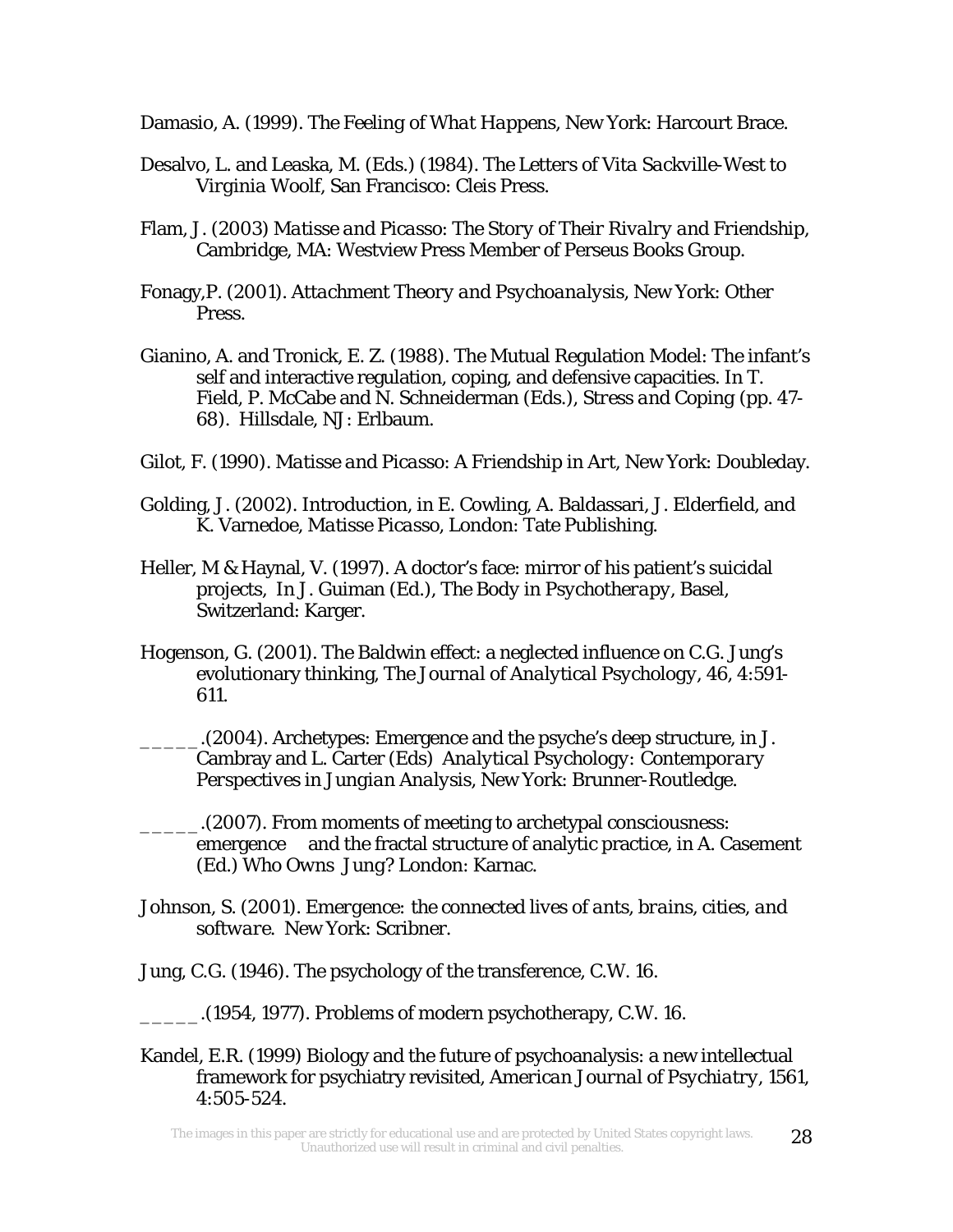Knox, J. (2001) Memories, fantasies, archetypes: an exploration of some connections between cognitive science and analytical psychology, *The Journal of Analytical Psychology*, 46, 4:613-635.

\_\_\_\_\_.Knox, J. (2003) *Archetype, Attachment, Analysis*, *Jungian Psychology and the Emergent Mind*, London: Bruner-Rutledge

- \_\_\_\_\_.Knox, J. (2004) Developmental aspects of analytical psychology: new perspectives from cognitive neuroscience and attachment theory, In J. Cambray and L. Carter (Eds.) *Analytical Psychology: Contemporary perspectives in Jungian Analysis*, New York: Brunner-Routledge
- Lachmann, F. (2001) Some contributions of empirical infant research to adult psychoanalysis: What have we learned? How can we apply it? *Psychoanalytic Dialogues*, 11, 2:167-185.

.

- Lachmann, F., and Beebe, B. (1996) Three principles of salience in the organization of the patient-analyst interaction, *Psychoanalytic Psychology*, 13, 1:1-22.
- LeDoux, J. (1996) *The Emotional Brain*, New York: Simon and Schuster

\_\_\_\_\_.(2002) *Synaptic Self*: *How Our Brains Become Who We Are*, New York: Penguin Books.

\_\_\_\_\_.(2003) The emotional brain revisited, Conference, *Psychological Trauma*: *Maturational Processes and Therapeutic Interventions*. Fairmont-Copley Plaza Hotel, Boston, Massachusetts.

- Modell, A.H. (1997). The synergy of memory, affects and metaphor, *The Journal of Analytical Psychology*, 42, 1:105-117.
- Pally, R. (1998). Emotional processing; the mind-body connection, *The International Journal of Psychoanalysis*, 79, 2:349-362.
- Pally, R. (1998a). Emotional processing: the mind-body connection, *The International Journal of Psychoanalysis*, 79:349-362.
- Pally, R. (1998b). Bilaterality: hemispheric specialization and integration, *The International Journal of Psychoanalysis*, 79:565-576.
- Sander, L.W. (1982). Polarities, paradox, and the organizing process, In *Proceedings of the 1<sup>st</sup> World Congress on Infant Psychiatry, eds. J. Call,* et. al. New York: Basic Books.